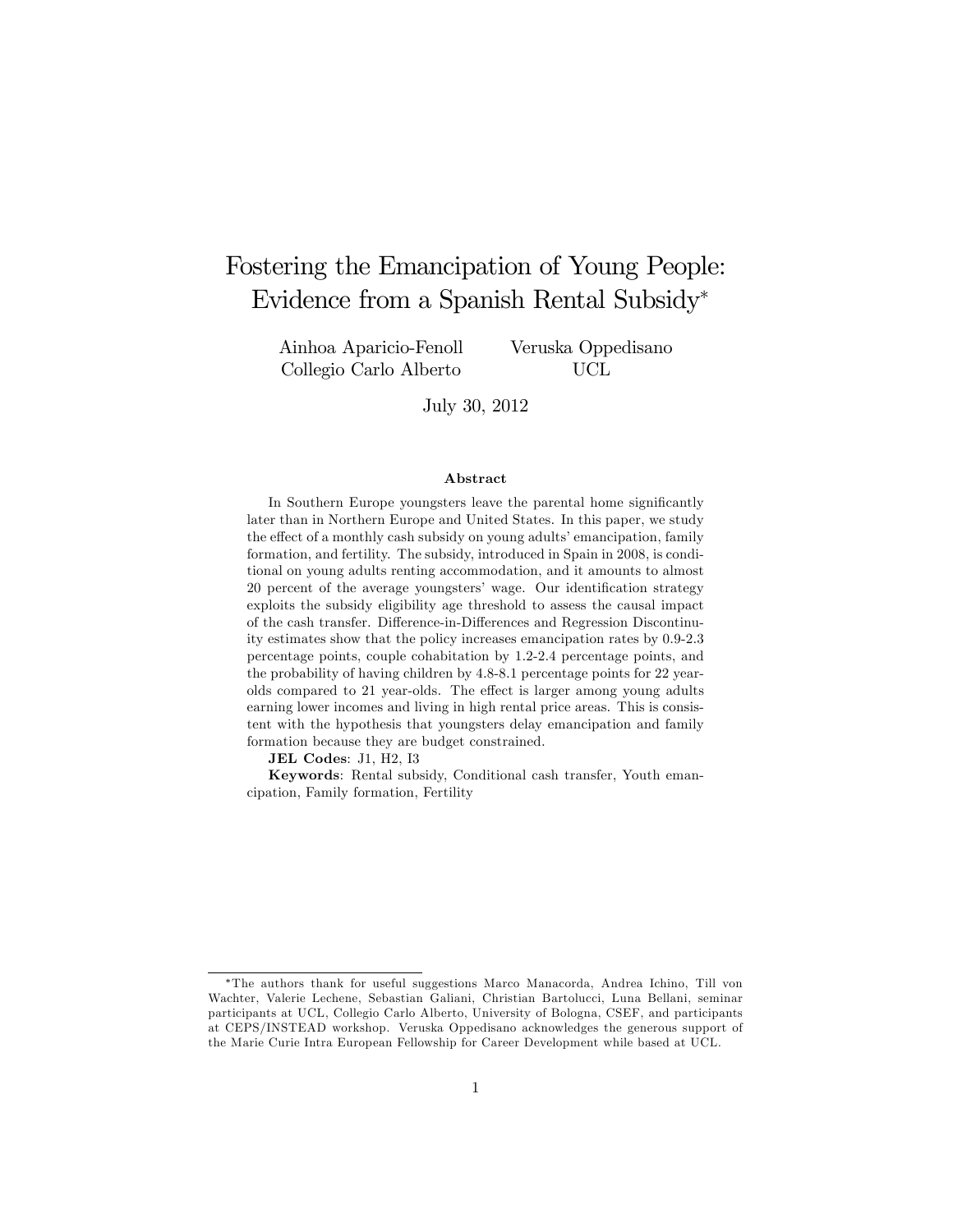# 1 Introduction

Over the past three decades Southern European countries have witnessed a sharp increase in the fraction of young people living with their parents. In 2010, almost 60 percent of young people in the 18-34 age bracket still lived in their parental homes in Italy, Spain, Portugal, and Greece, whilst that statistic is below 40 percent in France, the UK, and the Netherlands, and as low as 20 percent in Norway, Sweden, and Finland.<sup>1</sup> Late emancipation is of primary concern for policy, because it may critically affect family formation decisions, overall fertility rates, youth labour supply, and the sustainability of pay-as-yougo pension systems.

Economic literature finds that perceived youngsters' job insecurity, limited access to credit markets, high housing prices, and low lifetime earnings play an important role in delaying youngstersí adult life (Becker et al., 2010; Martins and Villanueva, 2006; Giannelli and Monfardini, 2003). According to the 2007 Eurobarometer survey, lack of financial resources is the main reason for staying in the parental home. When asked the reason that young adults remain in their parents' home longer than they used to, 44 percent of young Europeans reply they cannot afford to move out, and 28 percent think that there is not enough a§ordable housing available. However, 16 percent believe that staying with their parents allows them to live more comfortably and with less responsibilities.

In this paper, we investigate the hypothesis that youngsters delay emancipation and family formation because they are budget constrained. We study the impact of a conditional cash transfer contingent on young adults' renting accommodation. The theoretical analysis suggests that, if young adults have preferences for independence, the combination of income and price effects of the policy is expected to increase emancipation and couple cohabitation rates, especially for youngsters at the lower tail of the income distribution and those who live in high rental price areas. The income effect of the policy on young adults already emancipated may increase the consumption of goods complementary to cohabitation, as fertility.

The policy under analysis has been implemented in Spain beginning in January 2008, in order to promote youngsters' emancipation. The analysis of the Spanish policy is an interesting case because Spain shares similar emancipation patterns, housing market and institutional traits with other southern European countries. The policy, called Basic Income for Emancipation ("Renta basica de emancipacion"), offers to young people in the age bracket  $22-29$  a monthly monetary subsidy of  $\epsilon$  210 for a maximum period of four years, conditional on renting accommodation. This amount is equivalent to almost 20 percent of the average gross salary of a young person. The policy applies only after the individual turns 22 years old. Given that individuals cannot manipulate their age, the subsidy is "as if" randomly assigned to individuals around the age cutoff.

We use two estimation methods. First, we apply a Difference-in-Differences strategy, comparing outcomes for 21 and 22 year-olds before and after the policy

<sup>1</sup> Source: Eurostat, EU-SILC.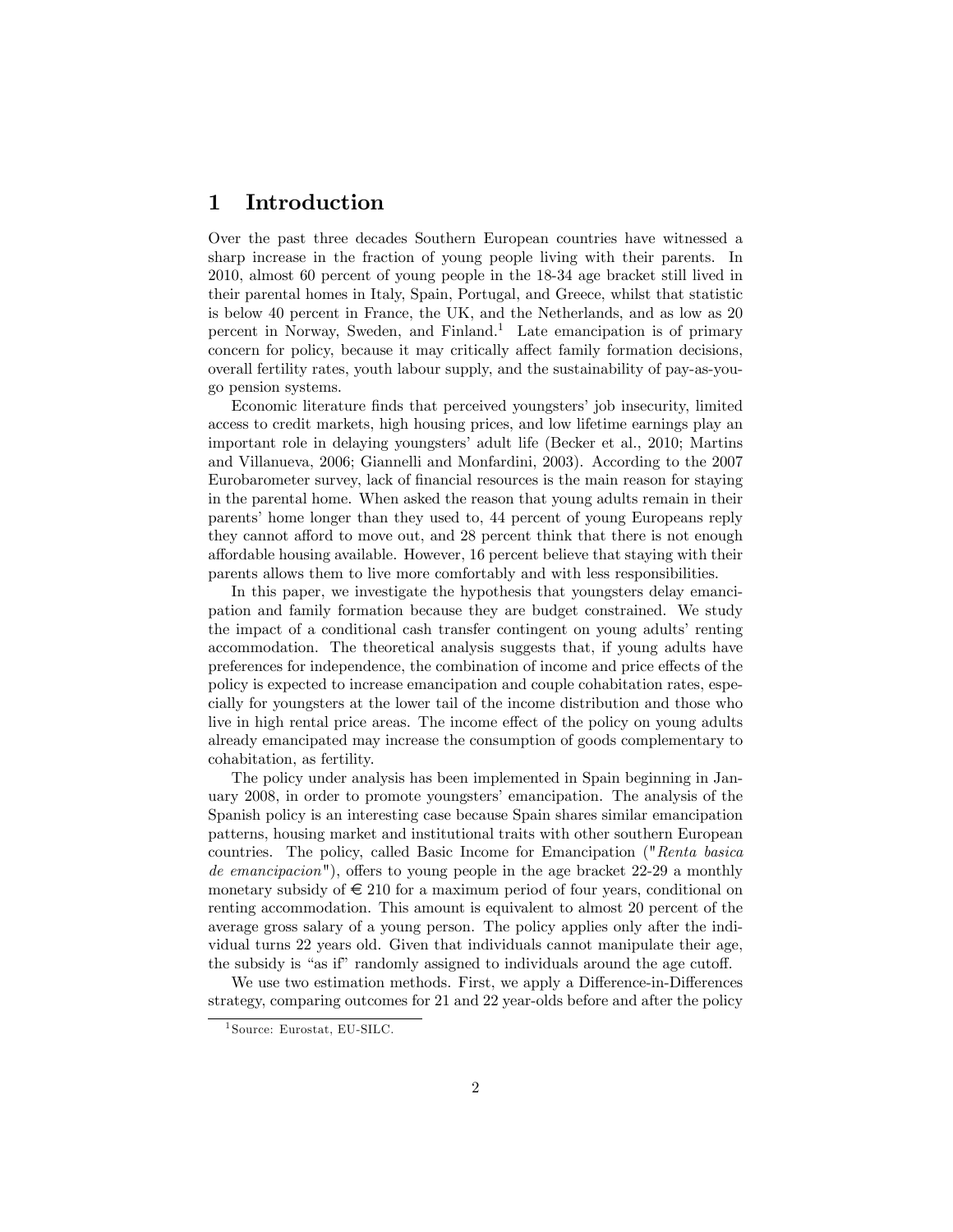implementation. Second, we adopt a Regression Discontinuity design that takes advantage of the fact that eligibility turns on when an individual turns 22. In this setting, the outcomes of eligible young people aged 22 are compared with those of non-eligible youngsters aged 21.

Using data from the Spanish Labour Force survey and the Household Budget survey, we find that the subsidy increases the probability of emancipating by 0.9-2.3 percentage points for 22 year-old youngsters with respect to 21 ones. Relative to the average emancipation rate in the population of interest, this implies an increase in emancipation in the range of 14-18 percent. While the policy does not affect the marriage rate, it increases couple cohabitation by 1.2-2.4 percentage points, which implies an increase of 11-22 percent points relative to the sample mean. The subsidy has a stronger effect for young adults at the lower tail of the income distribution, and for those living in high rental price areas. This is consistent with the hypothesis that young adults with a positive taste for independence would emancipate and form a household earlier if they had higher incomes or if they faced lower rental prices. Emancipated individuals, who mostly benefit from the income effect of the policy, increase the probability of having at least one kid by 4.8-8.1 percentage points, and by 13-22 points relative to the sample mean. All results are robust to alternative specifications.

This paper makes a contribution to the burgeoning literature on heterogeneity in living arrangements in developed countries. A branch of the literature focused on the importance of economic conditions, exploring the effects of youngsters' job insecurity, access to credit, and housing prices. Evidence on the role of job insecurity is mixed. Becker et al. (2010) analyze the relationship between youth emancipation and job insecurity on a sample of cross-European and Italian data, and find that coresident rates are positively related with youngstersí job insecurity and parental job security. Garcia-Ferreira and Villanueva  $(2007)$ , using a legally-induced sharp increase in firing costs as an identification strategy, find that there is no causal relationship between youngsters' employment risk and living arrangements. With regard to housing costs, Martins and Villanueva (2009) document the negative causal relationship between household formation and the cost of credit. Martínez-Granado and Ruiz-Castillo (2002), using data on Spanish youth, find that the rental-equivalent values of housing services and housing prices are negatively correlated with the probability of living independently. Ermish (1999) adds to the analysis the option of returning to parental home, finding that tighter housing markets significantly retard home leaving and encourage returns to the parental home. Our results support the importance of economic conditions by indicating that young adults delay emancipation because they are budget constrained.

Another branch of this literature highlights the role of culture in shaping living arrangements. Giuliano (2007) argues that the liberal attitudes brought by the sexual revolution allowed young people in Southern European countries to obtain their sexual independence at home while still enjoying the benefits of living with their parents. Manacorda and Moretti (2006) focus on parental preferences for having children living at home, showing that if children have a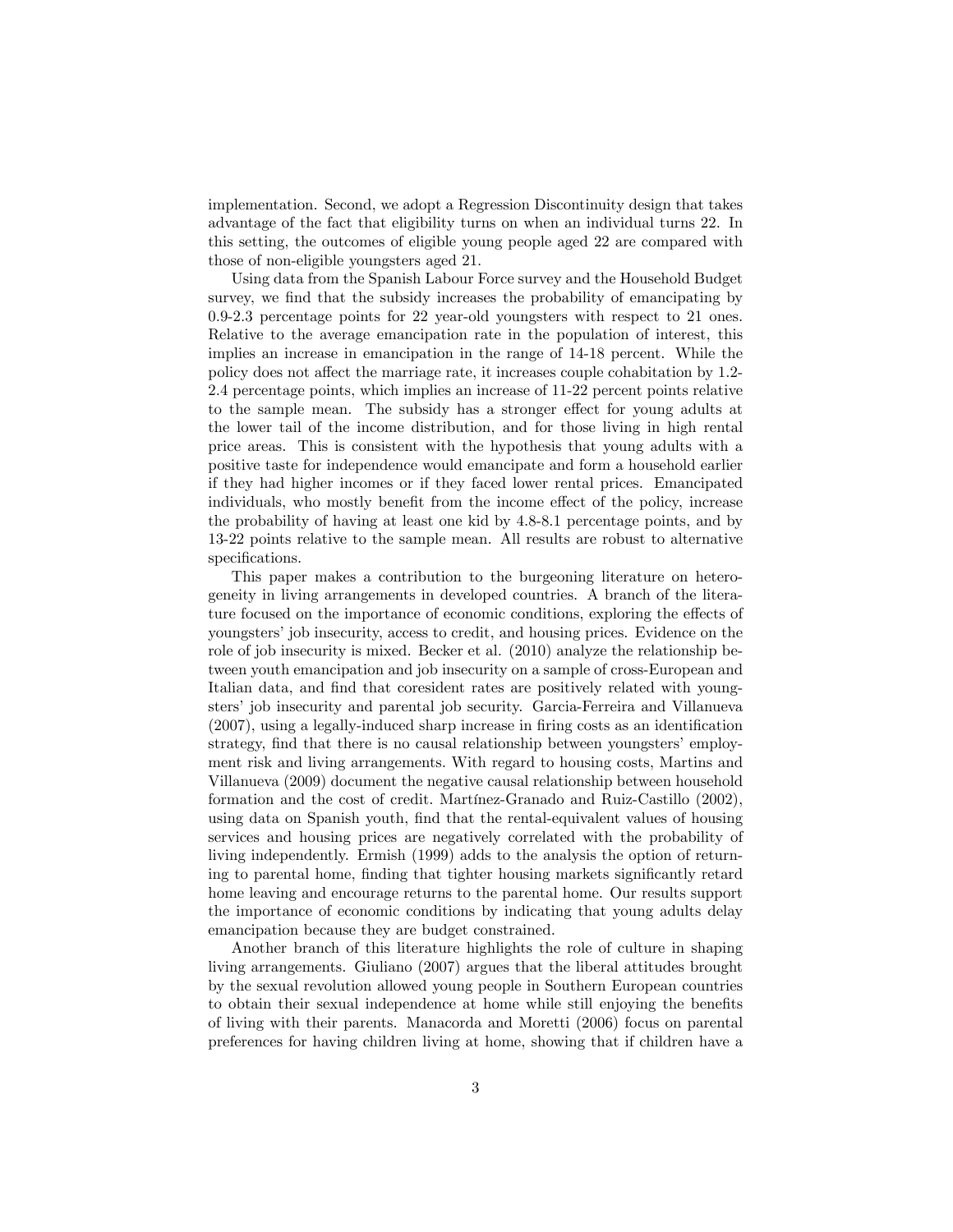preference for living on their own, some parents are willing to trade off their own consumption to bribe their children into staying at home. While recognizing the importance of preferences in shaping living arrangements, our paper abstracts from this source of heterogeneity, and focuses on changes in the budget constraint as a result of the policy.

The paper is organized as follows. Section 2 describes the institutional settings of the policy under analysis and its impact on young adults' living arrangements; Section 3 details the identification strategy, Section 4 outlines the results, Section 5 analyses the robustness of the results, and Section 6 concludes.

# 2 The Spanish rental subsidy

### 2.1 Institutional background

Announced in September 2007 and enacted since January 2008, the Basic Rent for Emancipation is a monetary subsidy introduced by the Spanish Ministry of Housing with the aim of fostering youngsters' emancipation. The government expected to achieve this goal by helping young individuals to cope with rental expenses.

The subsidy pays  $\epsilon$  210 monthly for a maximum period of four years. Eligibles may also benefit from an additional  $\epsilon$  120 to pay the bank guarantee associated with the rental contract, and a one-time  $\epsilon \neq 600$  loan to pay the rent deposit in case they sign a new rental contract. To appreciate the magnitude of the subsidy, it can be useful to compare it with the average Spanish youngsters' monthly earnings. Average gross monthly earnings of young people in the 20-24 age brackets amount to  $\epsilon$  1,100 in 2008.<sup>2</sup> The subsidy is therefore equivalent to almost 20 percent of the average gross salary of a young person. Moreover, young people who receive the subsidy devote on average 25 percent of their income to pay the rent, while they would devote 42 percent to pay the same amount in the absence of the subsidy. Finally, the subsidy is likely to make emancipation affordable for many youngsters, as the maximum affordable rent for the average young household is  $\epsilon \in 560$ , while the average rent  $\epsilon \in 626$ . By July 2011, the subsidy was given to 35 percent of households headed by an individual aged 22 to 29.<sup>3</sup>

To be eligible for the subsidy, youngsters need to be in the 22 to 29 age bracket and have a rental contract. This includes all individuals that had a rental contract before becoming eligible<sup>4</sup>. Those who do not have a rental contract may request the subsidy conditional on providing the contract signed in three months time. Eligibles need to certify that they are employed, autonomous workers, grant holders, or receivers of a periodic social benefit (including unemployment benefit). The latter are also required to have worked for at least six months or

<sup>2</sup> Source: Spanish Wage Structure Survey, 2008.

<sup>3</sup> Source: Spanish Ministry of Housing.

<sup>&</sup>lt;sup>4</sup>Note that the policy provides no incentives to 21 year-olds to postpone emancipation. Emancipated 21 year-olds will be entitled to the same amount of subsidy as soon as they become eligible.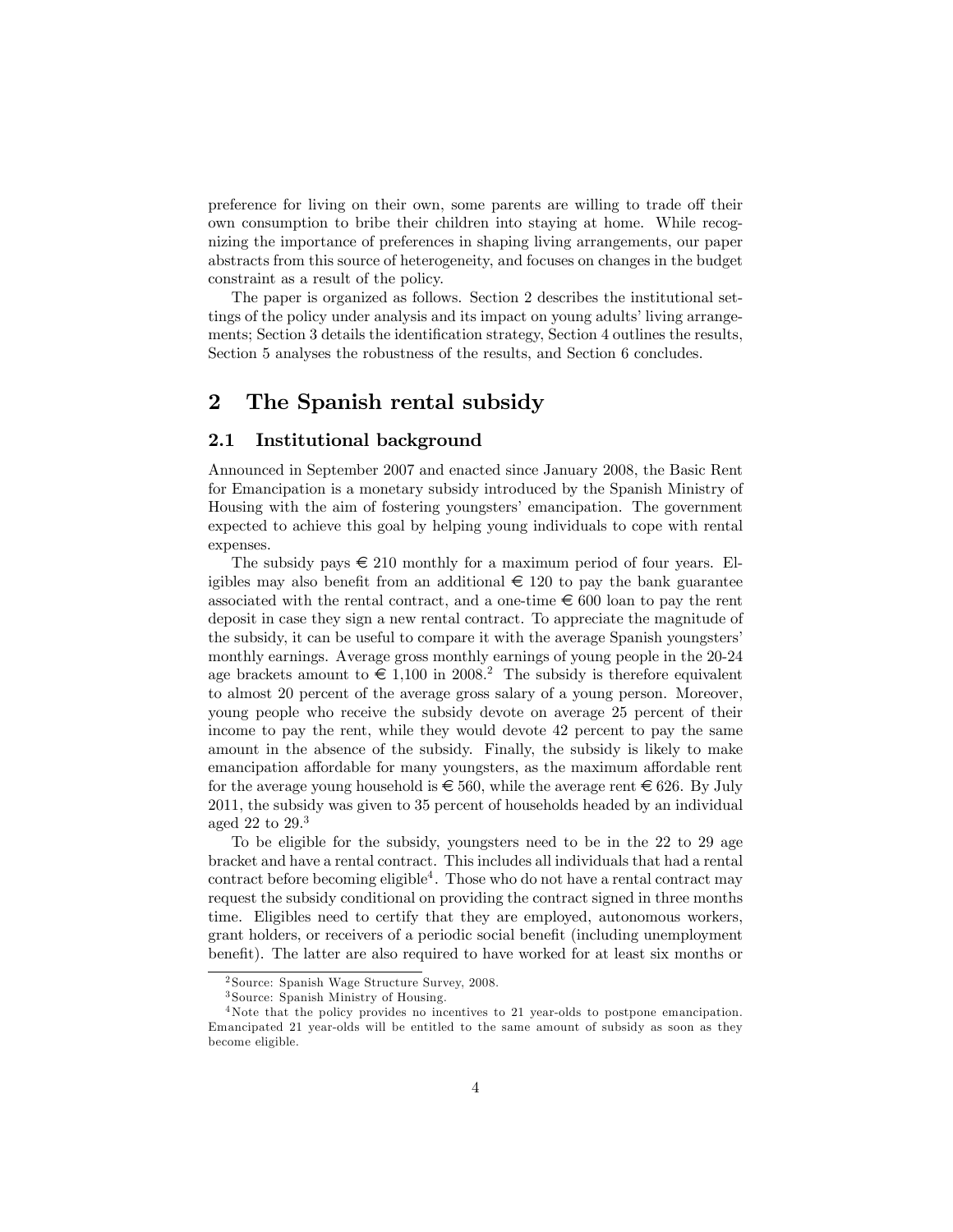provide evidence that the social benefit will last for at least six months. For all the eligibles, the net source of income must not exceed  $\epsilon$ 1,500. EU citizens and non-EU citizens with a permanent resident permit are eligible. If several individuals are sharing accommodation, each young adult entitled to the subsidy receives a share of the subsidy proportional to the number of people who sign the rental contract.

### 2.2 Theoretical framework

The rental subsidy is a conditional cash transfer contingent on renting accommodation. This section illustrates the individual decision making process in the presence of the conditional cash transfer. The individual, whose decision problem is shown in Figure 1, can consume housing, depicted on the horizontal axis, and all other goods, on the vertical axis.  $h^*$  corresponds to the minimum housing level in correspondence of which a rental contract exists in the market, and represents the conditionality requirement. Consumption of housing is zero if the individual lives with her parents (point  $A$  in the graph), and higher or equal to  $h^*$  if the individual is emancipated. When the individual consumes a positive quantity of housing, the opportunity set is described by the budget constraint  $BC$ . The negative slope of the line  $BC$  is given by the rental price  $p$ , which describes the trade-off between the consumption of other goods and housing.

The pre-policy budget constraint is represented by point A and the segment BC, with a discontinuity at  $0 < h < h^*$ . Eligibility causes the budget line to shift up without changing its slope in correspondence of  $h \geq h^*$ . The feasible budget constraint for eligibles is described by the line  $DE$ . The difference  $D-B$ is proportional to the real cash transfer implied by the program.

Differences across individuals in incomes, rental prices, and preferences may explain why some individuals are emancipated or not. To keep the exposition simple, we assume that individuals have the same preferences, denoted by the indifference curve passing by point  $A$  but differ in their budget constraints. Point  $B'$  shows the intersection between the indifference curve that passes through A with the vertical line at  $h^*$ . The vertical difference  $B' - B$  represents the minimum cash transfer that will make individual  $A$  indifferent between living with her parents and emancipating. Some individuals with preferences described by the indifference curve passing by point A and budget constraint  $B'C'$  may be already emancipated before the policy. If emancipation rates are higher among wealthier individuals before the program, the policy should have a stronger effect on youngsters at the lower tail of the income distribution.

We now consider the case in which individuals with the same preferences face different rental prices. The budget constraint  $BF$  implies a lower rental price  $p'$  than p. Point  $B^{''}$  shows the intersection between the indifference curve that passes through A and the budget constraint  $BF$  where the individual is indifferent between living in the parents' home and emancipating. Absent the policy, some youngsters facing rental prices  $p' < p$  may be already emancipated.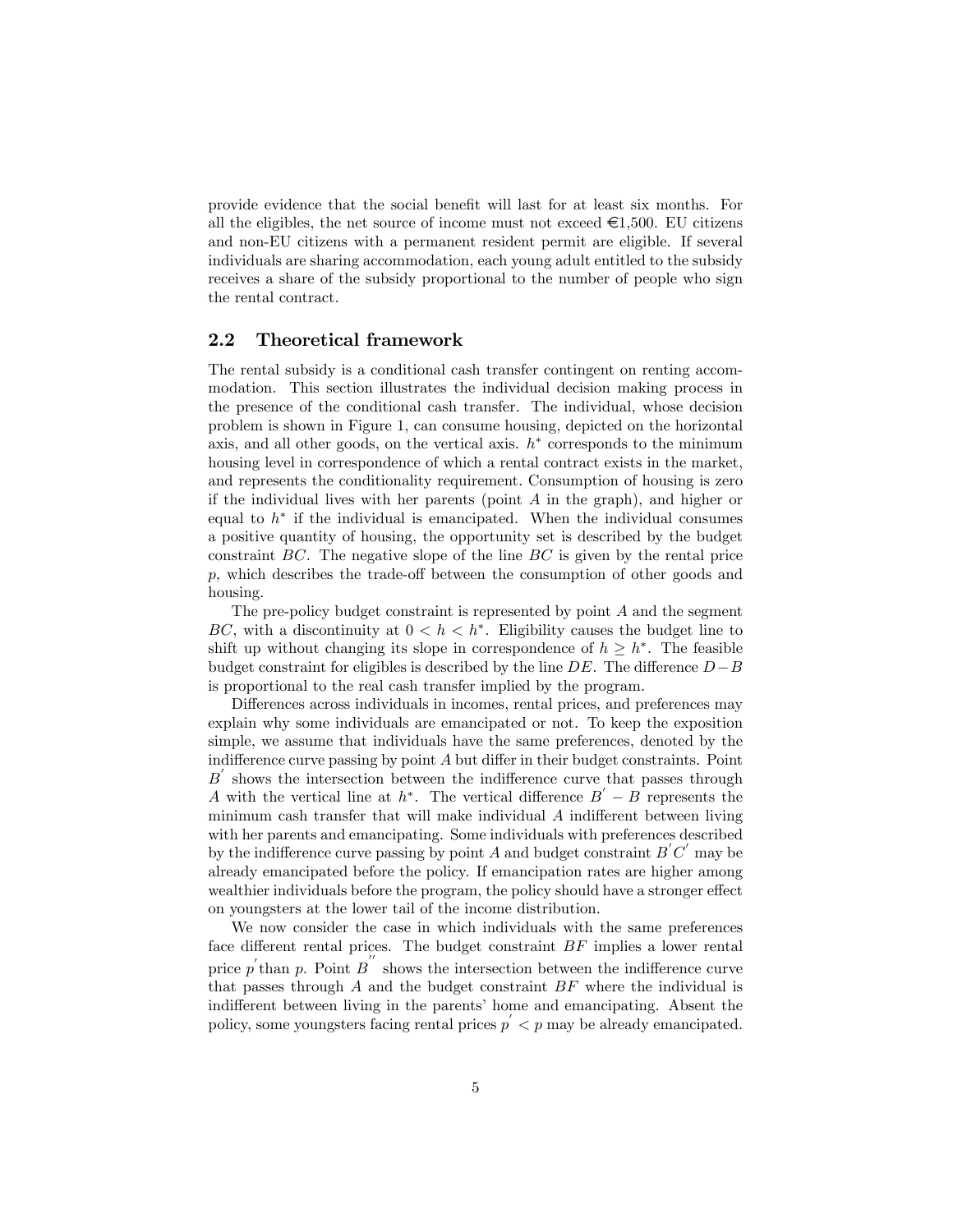This suggests that the policy is expected to have stronger effects for young adults living in high rental price regions.

For individuals who comply with the conditionality, the policy has both income and price effects, as it makes renting a cheaper option. For individuals who would rent accommodation even in the absence of the policy, conditionality is not binding, and the policy is likely to have only a pure income effect, represented in Figure 1 by the parallel upward shift of the budget line.

We test these hypotheses in the following way. First, we examine whether the policy increases emancipation and cohabitation rates of eligible individuals, relative to ineligible. Second, we examine whether emancipation and cohabitation rates increase more among eligible youngsters at the lower tails of the income distribution than at higher tails. Similarly, we test whether these rates increase more for young adults resident in high rental price areas than for those living in low price areas. Finally, we analyze the income effect of the policy on the sample of emancipated individuals on the probability of having children, a good that is complementary to couple cohabitation.

Two remarks are in order. First, previous studies have documented the role of preferences in shaping living arrangements (Giuliano 2007 and Manacorda and Moretti 2006). Our analysis abstracts from differences across individuals' preferences to focus on differences across income opportunities and rental prices. Second, our theoretical analysis describes a partial equilibrium. Nevertheless, the policy may induce an increase in rental prices (Susin 2002). In Section 5, we analyze the extent to which the policy affected rental prices.

# 3 Empirical strategy

### 3.1 Data

Our main dataset consists of the 2006-09 waves of Spanish Labor Force Survey, which surveys 165,000 individuals every quarter. The data contain a wide range of information on individuals' demographic characteristics and labor market outcomes. We exploit the cross sectional version of the data as the panel version does not allow us to identify households, and therefore emancipation. The estimation sample varies from 7,914 to 109,944 individuals according to the chosen specification. We use all quarters of 2006-09 samples for the Differencein-Differences analysis, the post-policy 2008-09 samples for the Regression Discontinuity analysis, and the pre-policy 2006-07 samples to run the placebo tests. Effective emancipation, i.e. building up an independent household, is measured by a dummy equal to one if the individual lives out of parental home and zero otherwise. Cohabitation is deÖned with a dummy equal to one if the individual lives with his/her partner, and zero otherwise. Fertility is a dummy equal to one if the individual has one or more children, and zero otherwise.

We also use the Household Budget Survey, a yearly survey of about 60,000 individuals run since 2006 with the main purpose of registering detailed information on individuals' expenditures. BHS collects data on individuals' income.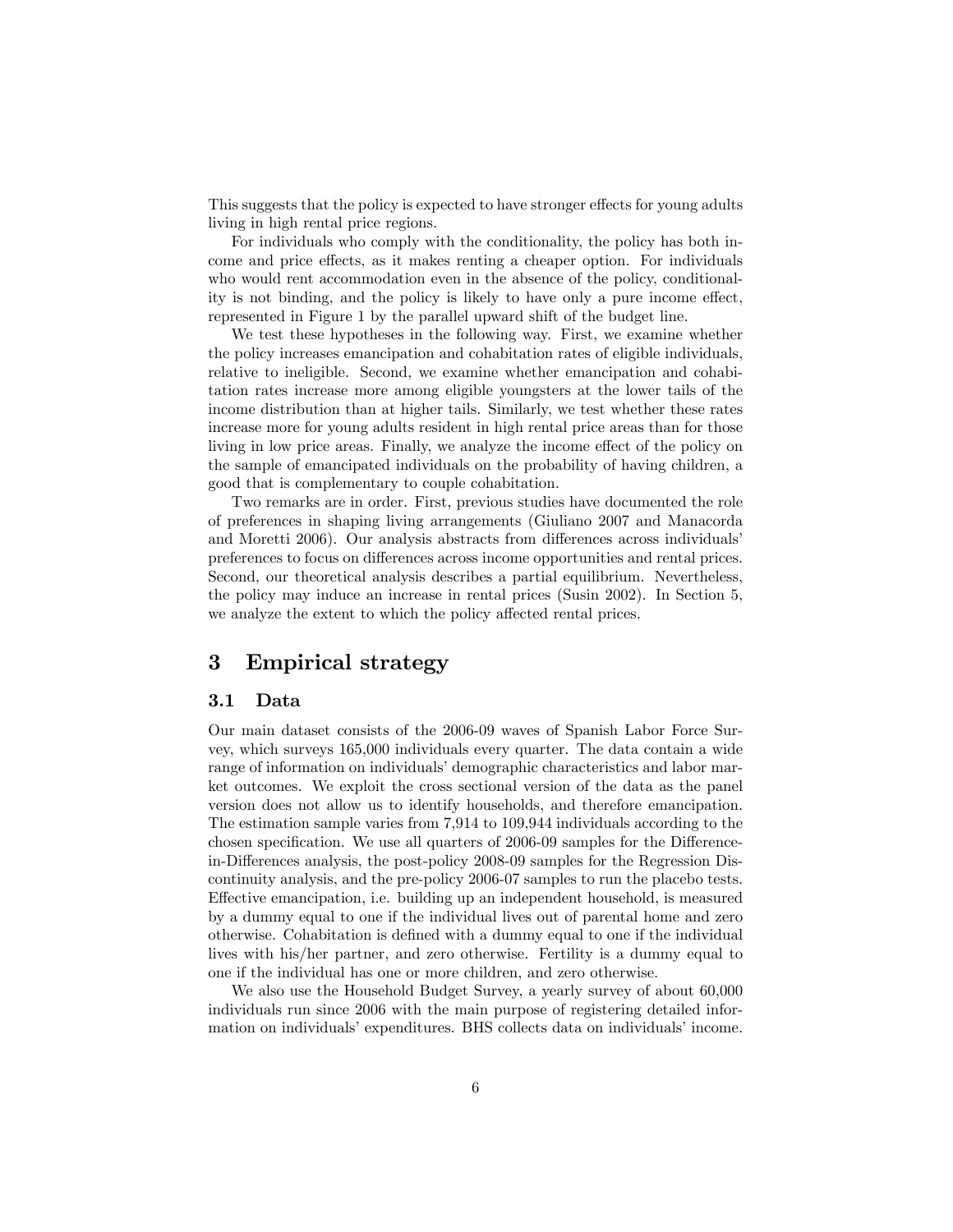Some individuals report the exact amount of net monthly income, whilst others report the interval. The two variables are equally distributed. We exploit the information on individuals' income for two purposes: (i) checking lack of manipulation around the income eligibility cutoff; (ii) assessing the heterogeneous reaction to the policy of individuals with different levels of income. To this purpose, we select only the sample of 21 and 22 year-olds excluding individuals whose income is missing (approximately 20 percent of the sample of employed individuals).

Finally, we merge the LFS with the 2006-09 waves of the Fotocasa survey, which collects information on yearly rental prices per square meter, by region. We compute the country average rental price across the 17 Spanish regions before the policy implementation and define high rental price regions as those where rental prices are above the country average.

### 3.2 Identification strategy

#### 3.2.1 Difference-in-Differences

To estimate the effects of the rental subsidy on youngsters' emancipation we apply two complementary strategies, Difference-in-Differences and Regression Discontinuity. The two exploit the fact that individuals are entitled to the subsidy only after they turn 22 years old. The D-i-D strategy consists in comparing the change in outcomes after the introduction of the subsidy for eligible individuals aged 22 (the treatment group) and non-eligible aged 21 (the comparison group). We extend the estimation of the D-i-D model to the inclusion of 20 year-olds (comparison group) and  $23$  year-olds (treatment group) as well.<sup>5</sup> The D-i-D model has the advantage that it allows us to get rid of time trends in emancipation.

We exploit two sources of variation. One source of variation is determined by the year the youngster is interviewed. The young people interviewed in 2006 and 2007 did not benefit from the program, since the rental subsidy only came into force in January 2008, whilst individuals aged 22-29 interviewed in 2008 and 2009 were fully eligible.

The other source of variation arises from age. Due to the eligibility criteria established by the law, individuals younger than 22 and older or equal than 30 were not entitled to the subsidy. Youngsters can receive the monthly subsidy for a maximum of 4 years, implying that 22 year-olds are exposed to the program for a longer period than 26-29 year-olds. For this reason, we focus our analysis on comparing 21 and 22 year-olds rather than 29 and 30 year-olds. People slightly older than 22 are entitled to the subsidy while those slightly younger are not,

<sup>5</sup>A potential statistical threat to our strategy may arise because the sampling occurs at the household level in both LFS and HBS. If within each household there are two siblings aged 21 or 22 years, the sample of not emancipated youngsters would be over-represented. To make the sampling comparable across emancipated and not emancipated young adults, we randomly chose one individual across households with two or more siblings aged 21 or 22 years.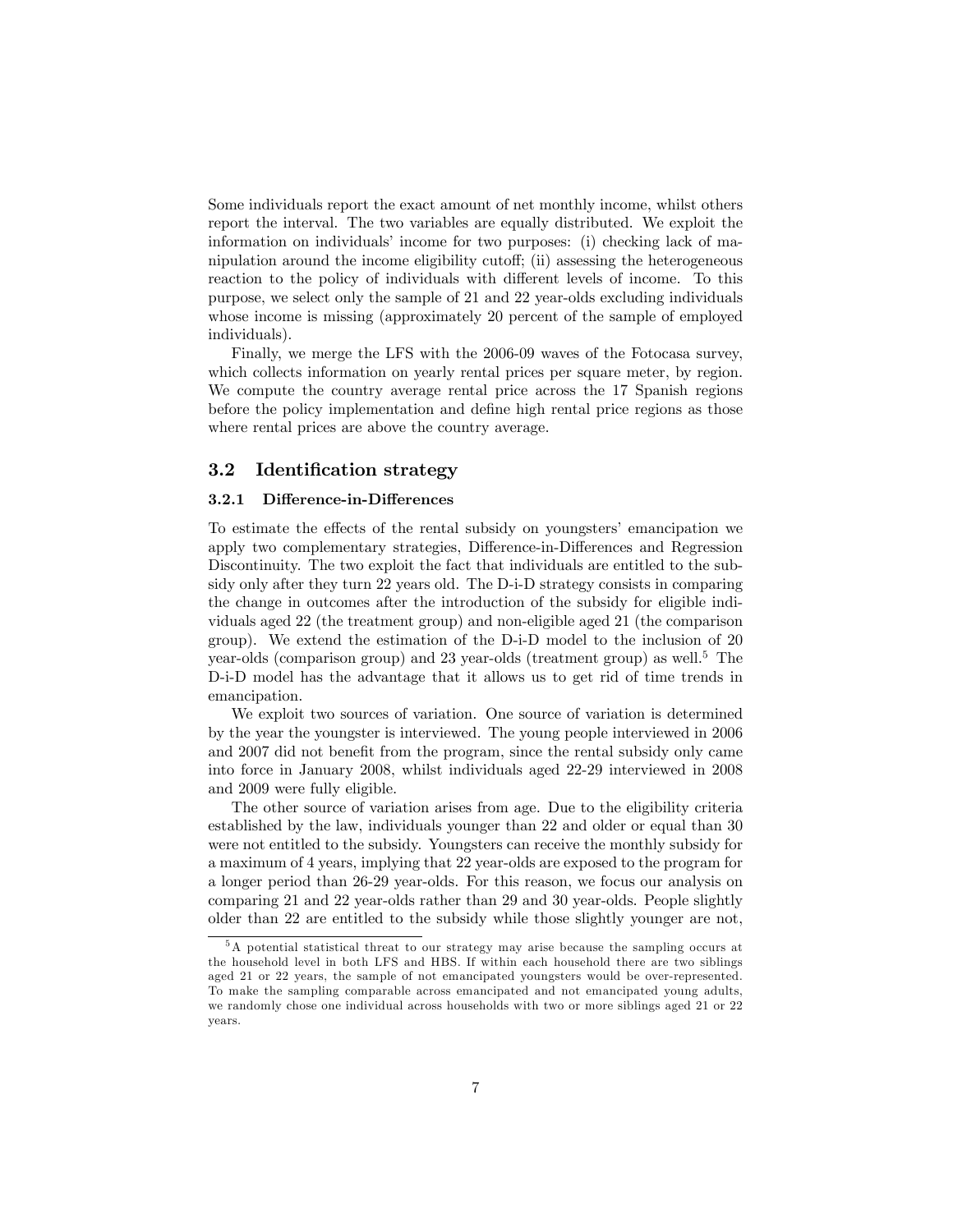but otherwise the two groups have very similar characteristics.<sup>6</sup>

Our estimates provide a lower bound of the true effect of the policy for two reasons. First, 22 year-old are less likely to fulfill the requirements to be entitled to the subsidy than 30 year-old. Second, non-eligibles 21 year-old youngsters, who are not financially constrained, may leave parental home before becoming eligibles anticipating that the following year they will be entitled to the subsidy.

It is important to note that in both cases we are estimating intention to treat effects. The reason is twofold. First, we do not observe who actually receives the subsidy. Second, treatment may not be exogenous if there are unobserved differences between individuals receiving the subsidy and those who do not. Examining the outcomes by subsidy eligibility removes this source of bias and allows us to identify an intention to treatment effect.

We define eligibility on the basis of the age threshold induced by the policy. We do not account for both the income threshold and the job history criteria. Disregarding the income cutoff is not expected to undermine our results because, as we show in the next section using HBS data, the fraction of youngsters in the sample who earn a net monthly income higher than  $\epsilon$ 1,500 is considerably low. Moreover, data evidence absence of manipulation around the income cutoff (see Figure 3). As regard job history, the law assesses that individuals who were employed for at least six months or who have just signed a working contract, whose length is at least six months, are eligible for the benefit. Omitting the employment status when defining eligibility does not constitute a threat to our identification strategy. First, because employment is not a necessary condition for receiving the subsidy; eligibles include grants holders and social benefits recipients. Second, because the requirement holds only when the individual applies for the subsidy. After that, lack of employment does not imply the benefit's withdrawal.

The main assumption behind the D-i-D strategy is that the trends of the average outcome of interest for treatment and control groups would have been parallel in the absence of the policy. In order to support this assumption, we show evidence that the trends were parallel before the policy was implemented. Graph 2 shows the trends of average yearly emancipation rates of 20, 21 and 22 year-olds using the 2000-09 LFS data. The graph clearly illustrates parallel trends in emancipation rates between 21 and 22 year-olds before 2008, with the former featuring lower emancipation rates than 22 year-olds. In 2008, when the policy was introduced, the two lines diverge, consistently with the main hypothesis of the D-i-D strategy. The declining trend in emancipation of 21 year-olds after 2008 could be explained by the economic recession. Indeed, the trend in emancipation of 20 year-olds after 2008 is declining as well. While in 2009 both 20 and 21 year-olds emancipation rates return to their 2006 values, 22 year-olds emancipation rate continuously increased. This is consistent with

<sup>&</sup>lt;sup>6</sup>It is important to consider whether the size of the two cohorts varied over time in order to assess the presence of composition effects. The Spanish registry office shows that the cohort size of 21 year-olds did not substantially change between 2007 and 2008, and the eligible 22 year-olds cohort decreased by 0,004%, passing from 568,072 units in 2007 to 565,621 in 2008. The drop is negligible, but if anything, it should negatively bias the estimates of the policy.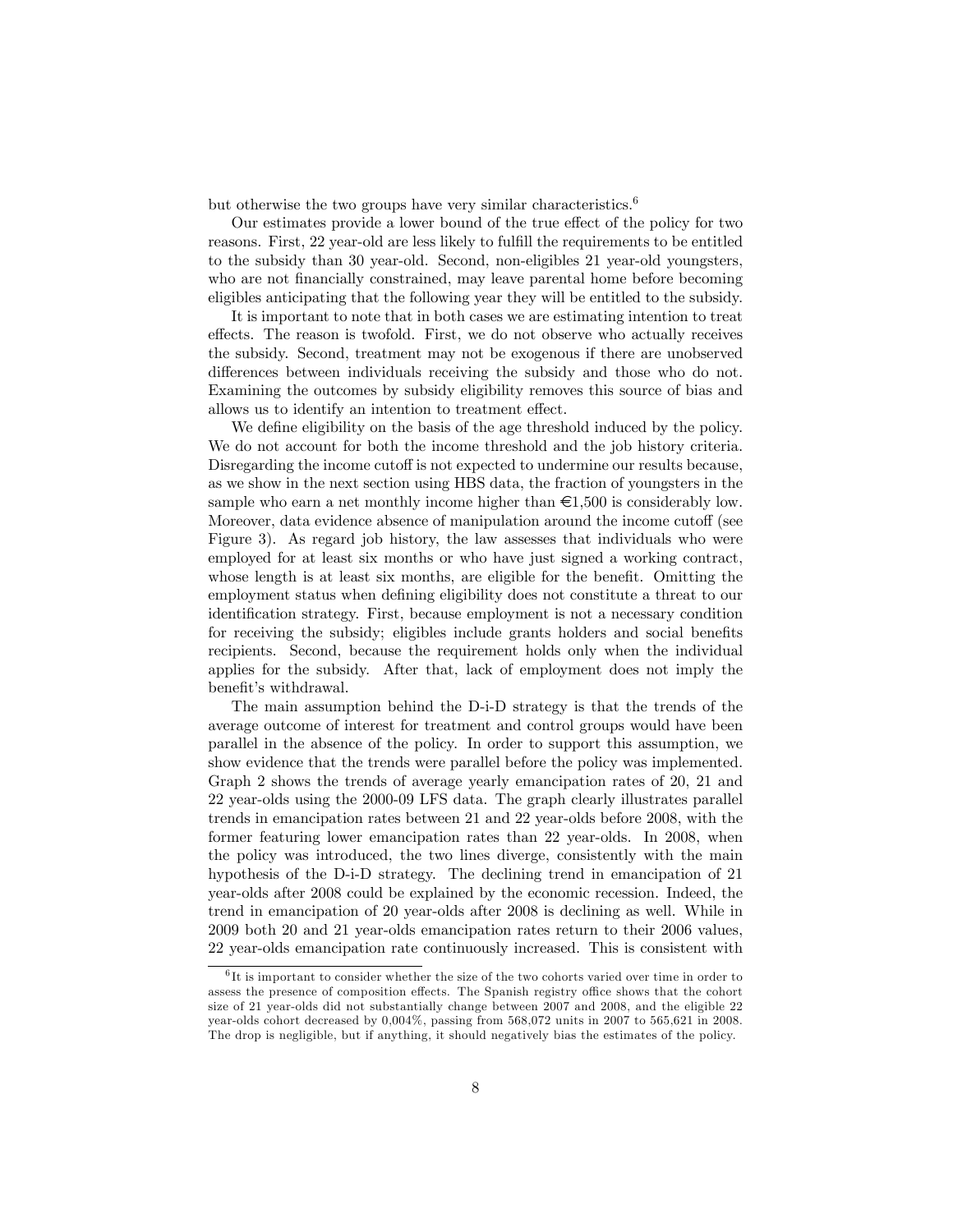the hypothesis that emancipated youngsters go back to their parental houses during recessions, as suggested by Ermisch (1999). An alternative explanation could rely on 21 year-olds postponing emancipation until they become eligible. The policy design does not provide such an incentive and in Section 5 we rule out this explanation. The placebo tests in Section 5 constitute further evidence on the parallel trend assumption.

To obtain an estimate of the change in youth emancipation attributable to the subsidy from a D-i-D strategy, we implement a regression analysis of the following form:

$$
Y_{ijt} = \alpha_j + \eta_t + \beta \alpha_j \eta_t + \delta X_i + \varepsilon_{itj}
$$
\n<sup>(1)</sup>

where  $Y_{ijt}$  is the outcome of interest for individual i of age j, interviewed at time  $t$ ,  $\alpha_j$  is a dummy variable for age higher or equal to 22,  $\eta_t$  is a year dummy equal to one for individuals interviewed in 2008 and after, and zero otherwise. This dummy absorbs any time-specific variation between 2007 and 2008. The coefficient  $\beta$  measures the intention to treat effect, i.e. the average effect of the subsidy for the population of eligibles.  $X_i$  controls for individuals' observable characteristics: province of residence fixed effects, month and year of birth fixed effects, gender, immigration status, and educational level dummies. In addition, the regression includes quarter dummies, which capture the "seasonality effect", i.e., any systematic differences in emancipation rates implied by the calendar period of the year.

The second specification allows us assessing whether the policy was more effective for youngsters at the lower tail of the income distribution. The following equation is estimated using data from the HBS survey, which provides information on individuals' monthly income:

$$
Y_{ijtz} = \alpha_j + \eta_t + \sum_k \zeta_k \alpha_j \eta_t \mu_k + \sum_k \mu_k + \sum_k \alpha_j \mu_k + \sum_k \eta_t \mu_k + \delta X_i + \varepsilon_{itj} \tag{2}
$$

where  $\mu_k$  are three income dummies: one equal to one if monthly income is less or equal to  $\epsilon \in 500$ , and zero otherwise; a dummy equal to one if the income is higher than  $\epsilon$  500 and less or equal to  $\epsilon$  1,000, and zero otherwise; finally, a dummy equal to one if the income level is higher than  $\epsilon \neq 1,000$  and less or equal to  $\in$  1,500. The parameters of interest are  $\zeta_k$ . The coefficient corresponding to the lowest level of income, according to the analysis in Section 2.2, should be positive.

The second specification uses as an additional control group that of eligible young adults who live in a low rental price area, facing a budget constraint flatter than in high rental price areas. We estimate the following equation:

$$
Y_{ijtz} = \alpha_j + \eta_t + H_z + \theta \alpha_j \eta_t H_z + \alpha_j \eta_t + \alpha_j H_z + \eta_t H_z + \delta X_i + \varepsilon_{itj} \tag{3}
$$

In equation 3, the subscript z indicates the region where the young adult lives.  $H_z$  is a dummy equal to one if the average price of a square meter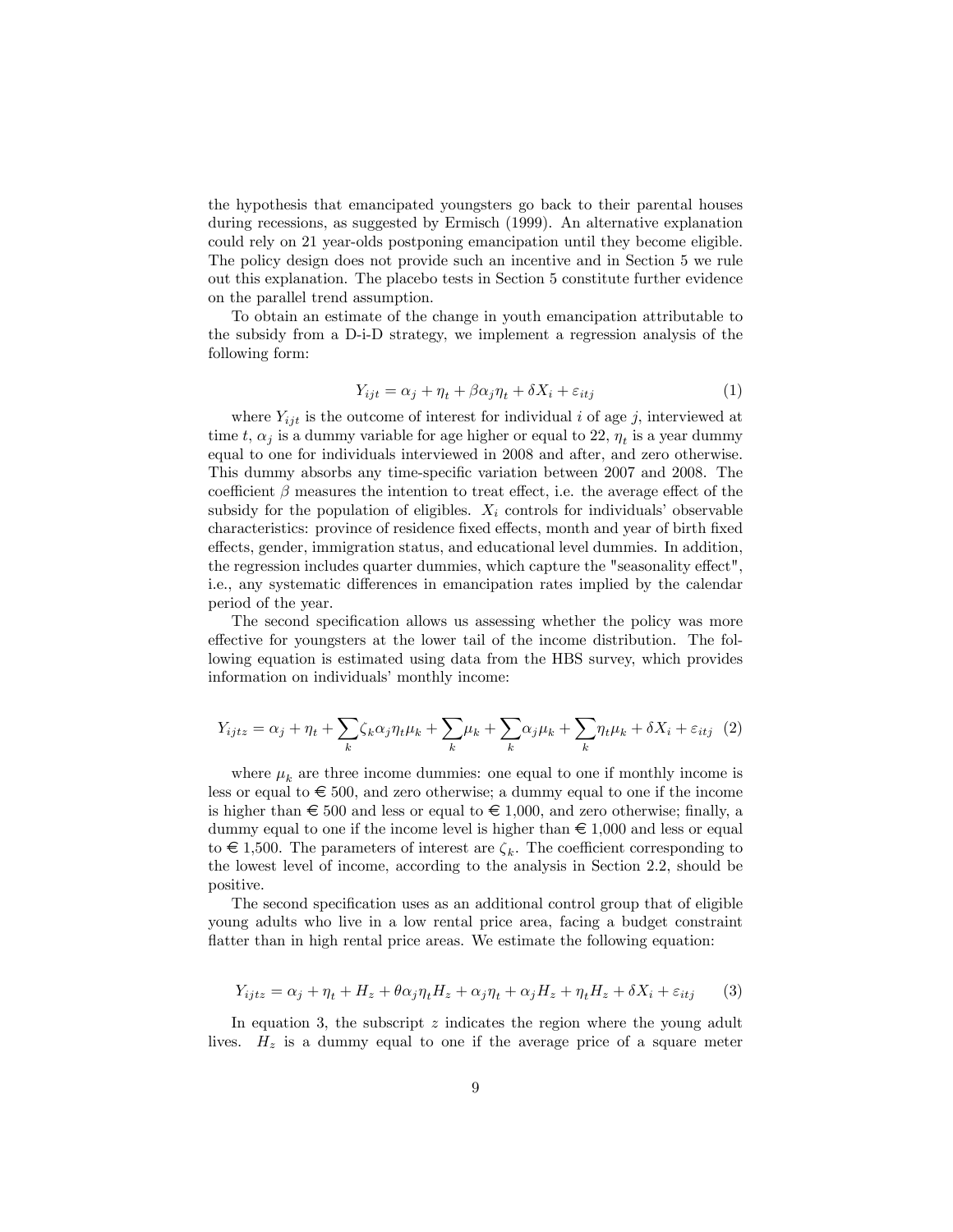of rental housing in the region of residence in 2007 is higher than the mean Spanish value. The parameter of interest is  $\theta$ , which captures the effect of the interaction between the age dummy, the post-policy dummy and the dummy of high rental price region of residence. The coefficient  $\theta$  measures the different propensity to leave parental home between eligible 22 year-olds living in a high rental price area and eligibles living in a low rental price area after the policy implementation. If the policy is more effective for young adults living in high rental prices areas,  $\theta$  should be positive.

This strategy relies on the fact that the subsidy amounts to  $\in 210$ , regardless the area of residence, which allows us to attribute the heterogeneous impact of the subsidy between high and low price areas to differences in housing affordability. The reliability of this strategy would be threatened if some eligible youngsters migrate to areas with lower rental price in order to benefit most from the subsidy. If migration towards lower rental price area drives up the rental price, the definition of high/low rental price area would be endogenously a§ected. To rule out this concern, we deÖne high and low rental price areas on the basis of the region rental price in 2007, before the policy was implemented.

Table 1 shows summary statistics for the samples used in the first specifica-tion of the D-i-D estimation, including youngsters aged 21 and 22 in 2007 and 2008. The Örst panel of the table shows summary statistics of the Labor Force Survey; panel B those of the Household Budget Survey; and panel C Fotocasa statistics on rental prices. In LFS, 15.6 percent of the sample is emancipated, and 9 percent cohabit. 27 percent of emancipated youngsters have at least a child. Half of respondents are male. Roughly 14 percent are immigrants. 10 percent of the sample has tertiary education, 80 percent secondary education and the rest have primary education. Descriptive statistics are similar in panel B, although less precise due to the lower number of observations.<sup>7</sup> The average net monthly income amounts to  $\in$  877,5, 13 percent of the sample earns less than  $\epsilon$  500, 64 between  $\epsilon$  500 and 1,000; 20 percent less than  $\epsilon$  1,500, and the remaining more than  $\epsilon \neq 1,500$ . In panel C, the average rental price per square meters is  $\epsilon \leq 8.37$ . Rental prices are higher than the average in 35 percent of the Spanish regions.

The basic idea behind the D-i-D identification strategy can be illustrated using a simple two-by-two table. Table 2 presents the change in emancipation, cohabitation, and fertility between 2007 and 2008 for 21 and 22 year-olds. Average emancipation, cohabitation and fertility (conditional on being emancipated) dropped over the two years for 21 year-olds, whilst they increased for 22 year-olds. The simple unconditional differences indicate that the subsidy significantly increases emancipation by 2.7 percentage points, cohabitation by 3.2 percentage points, and fertility by 8.2 percentage points.

 $7$ Differences in educational levels between the two surveys depend on differences in the coding of educational level.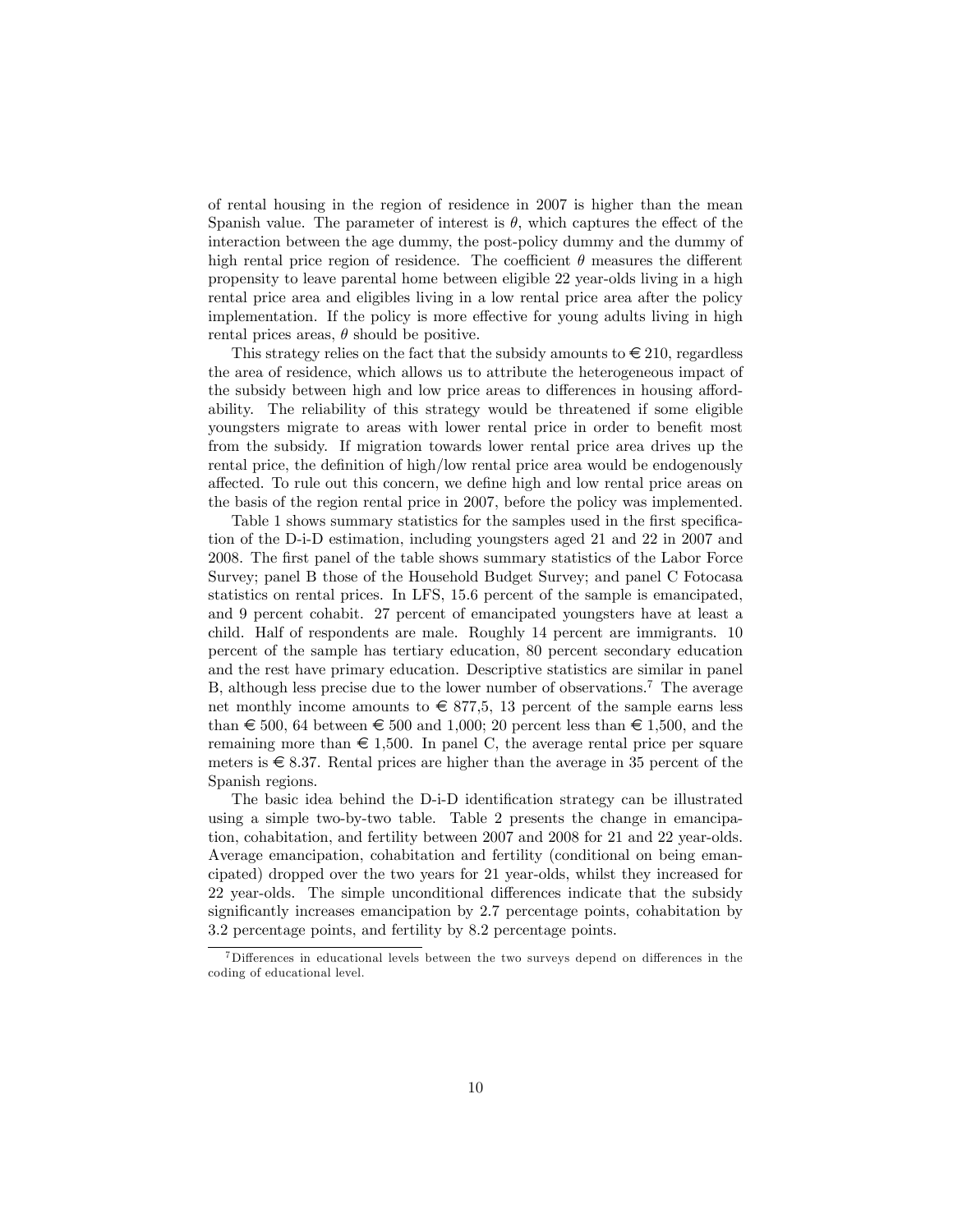#### 3.2.2 Regression Discontinuity

A complementary strategy takes advantage of the fact that benefit eligibility "turns on" when an individual turns 22. In this setting, outcomes of eligible youngsters aged 22 are compared to those of non-eligible aged 21.

The key feature of this assignment mechanism is that eligibility is defined on the basis of an individualís age. As the assignment variable is based on time, it cannot be manipulated. However, another eligibility criterion requires individuals to earn a regular net monthly source of income lower than  $\in 1.500$ . The Spanish Labor Force Survey data do not provide information on individuals<sup>7</sup> income. We thereby use data from the Spanish Households Budget Survey (HBS) to show lack of manipulation at the  $\epsilon$  1,500 threshold. Figure 3 shows the histogram of the net monthly income of 22 year-olds in 2007 and 2008. The first observation is that the two distributions are very similar, and the 2008 estimate does not feature any jump on the left of the threshold as one would expect if manipulation had occurred. The second observation concerns the distribution itself: in 2008, less than 5 percent of the sample of 22 year-olds earned more than  $\epsilon$  1,500 a month. In an unreported Figure, we replicate the same exercise for the subsample of individuals who declare a precise income level. Also in this case, the 2008 distribution does not present any jump at the  $\epsilon \in 1,500$  cutoff and features a very low number of individuals at the right of the cuto§. Consistently, the Kolmogorov-Smirnov test of equality does not reject the hypothesis of equality of income distributions before and after the policy.

In this specification, the outcomes are estimated as follows:

$$
Y_{ij} = \beta \alpha_j + f(m_j) + \gamma f(m_j) \alpha_j + \delta X_i + \varepsilon_{ij}
$$
\n<sup>(4)</sup>

where  $Y_{ij}$  is the outcome of interest,  $\alpha_j$ , as in Equation 1, is a dummy that takes on a value of one for observations 22 and older, and zero otherwise. The regression includes a polynomial in age,  $f(m_i)$ , computed in months and centered to take value of zero at 264 months. The polynomial is fully interacted with the  $\alpha_i$  dummy to allow for different age profiles at both sides of the 22 cut off. As in the D-i-D specification,  $X_i$  includes the whole set of individual controls, province fixed effects, gender, immigration status, educational level dummies, quarter of interview, and month and year of birth dummies. The parameter of interest is  $\beta$ , which measures the size of the discrete change of the outcome when people turn 22 and become eligible for the rental subsidy. We select the sample of individuals with age  $21$  or  $22$ , and estimate different specifications including individuals who are interviewed three, six, nine and twelve months around the month they turn 22. In contrast to the D-i-D strategy, the sample includes only the post-policy period.

The second specification, which assesses the differential impact of the policy for different income levels, reads as follow:

$$
Y_{ij} = f(m_j) + \sum_{k} \zeta_k \alpha_j \mu_k + \sum_{k} \mu_k + \gamma f(m_j) \alpha_j + \delta X_i + \varepsilon_{ij}
$$
 (5)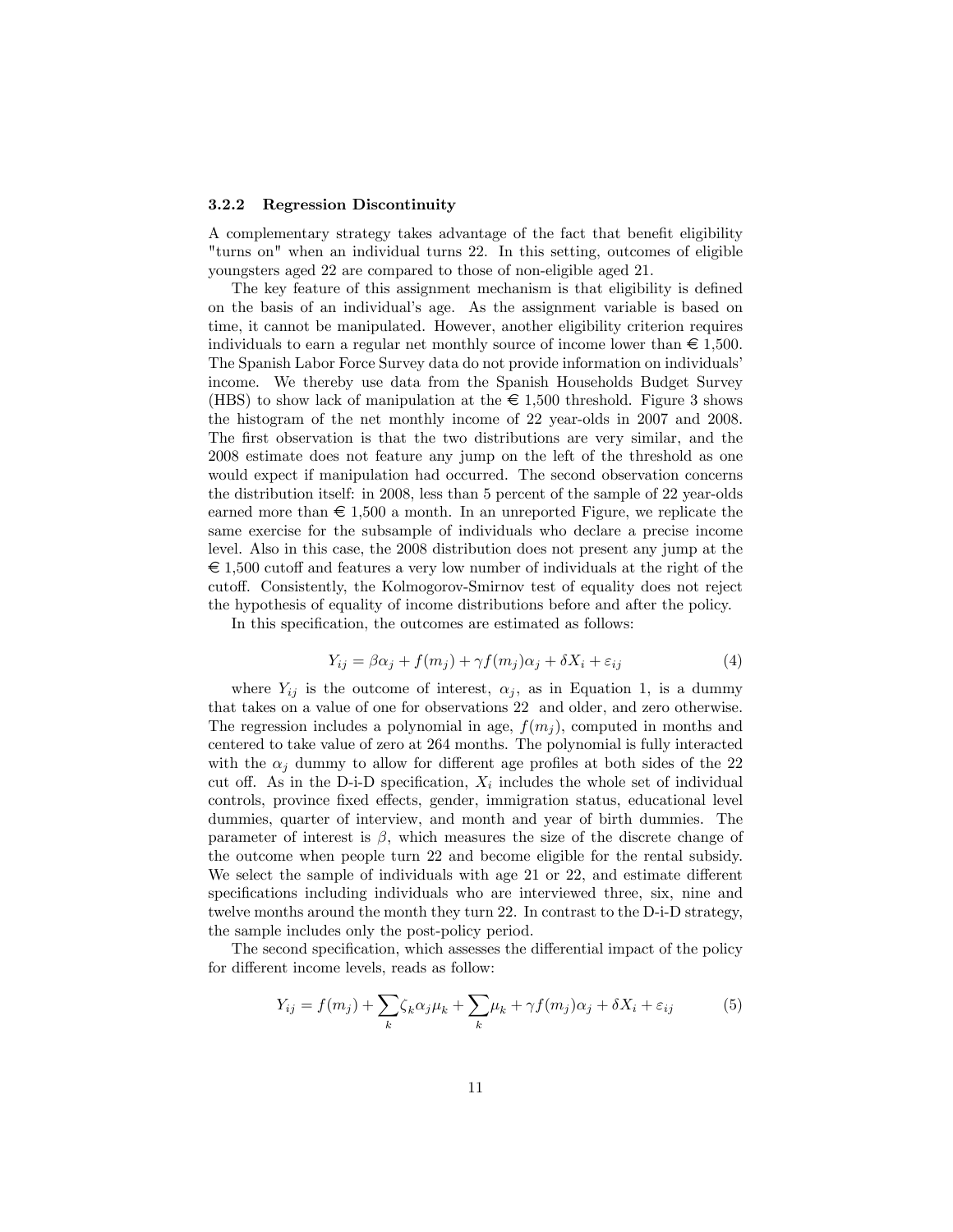where  $\mu_k$  are dummies for the three levels of income. The third specification uses as an additional control group that of eligible young adults who live in their parental house in a low rental price area. This allows us to estimate a triple difference model as follows:

$$
Y_{ijz} = f(m_j) + \theta \alpha_j H_z + H_z + \gamma f(m_j) \alpha_j + \delta X_i + \varepsilon_{ij}
$$
(6)

In equation 6,  $\theta$  measures the differential trend for the propensity to live parental home between 2007 and 2008 among eligible 22 year-old who live in a high rental price area with respect to those living in a low rental price area.

## 4 Results

### 4.1 Emancipation

Table 3 presents estimates of the coefficient  $\beta$  in equations 1 and 4. The dependent variable is a dummy equal to one if the individual does not live with her parents, and zero otherwise. The first four columns show estimates from the D-i-D strategy: in the first column we make use of the 2007-08 samples and the 21 and 22 age groups, in the second we add 20 and 23 age groups to the analysis; in the third we make use of 2006-09 and the 21 and 22 age groups and in the fourth column we include the 2006-09 samples and the 20 to 23 age groups. Subsequent columns present estimates from the RDD strategy using the post-policy 2008-09 samples. The RDD specifications include different age intervals before and after the threshold  $(\pm 3, \pm 6, \pm 9, \pm 12 \text{ months})$ . For all age intervals, we present two RDD specifications; one that controls for the linear trend in age and another for the quadratic trend. In both cases, the polynomial is fully interacted with the 22 age dummy.<sup>8</sup> All estimates control for the set of individual variables described in Section 3.

Estimates from the D-i-D strategy in the first columns show that the probability of being emancipated increased significantly by 0.9-1.9 percentage points for 22 year-olds with respect to ineligible 21 year-old youngsters. Subsequent columns (5-8) show the RDD estimates controlling for a linear polynomial in age. Estimates are all significant and vary between 1.2-2 percentage points. Similar results are obtained in columns 9-12, where we control for a second-order polynomial in age. The coefficients are consistent with preliminary evidence of the unconditional means presented in Table 2, where the effect of the policy (+2.7 percentage points) was slightly overestimated. Relative to the baseline emancipation rate among youngsters  $(15.6\%)$ , the effect ranges from a 14 to a 18 percent increase.

We interpret the coefficients in Table  $3$  as intention to treat (ITT) effects since our model estimates the reduced form impact on all 22 year-olds youngsters in the post-treatment period. This parameter poorly reflects the size of the effect of the policy since it averages the effect over all  $22$  year-olds. We follow Baker

<sup>8</sup>When we control for a cubic polynomial in age, although none of the variables in the polynomial are significant, estimates are consistent with those reported.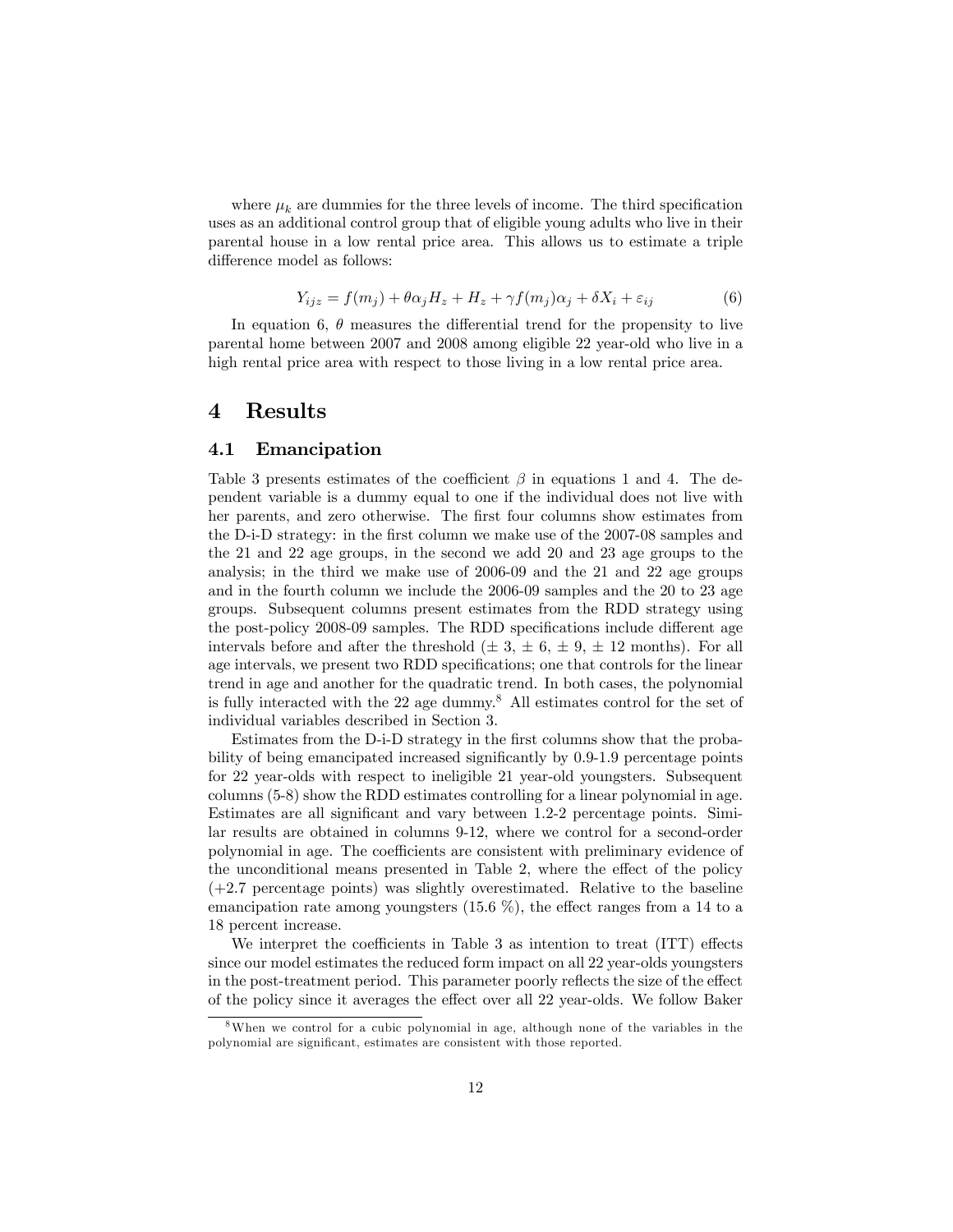et al. (2008) and scale the ITT parameters with the probability of treatment in order to get the treatment-on-the treated  $(TT)$  effect. In particular, we divide the ITT parameters with the probability of being treated conditional on being 22 years old. In the appendix we derive this probability which amounts to 0.118.

A possible concern is related to individuals emancipating just after they graduated from university. If this is the general rule, and there are more graduates among 22 year-olds than 21 year-olds, our results could be driven by differences in graduation rates between treatment and control groups. The positive coefficients in the RDD specifications including individuals 3 and 6 months around the age cutoff help addressing this concern. These specifications compare individuals who are typically enrolled in the same academic year and hence, should complete education at the same time. However, one could still worry that older students in the class graduate earlier. As we show in Section 5, estimates of a placebo RDD performed in the pre-policy period indicates that this effect is not significant.

We now assess whether the policy was more effective for youngsters at the lower tail of the income distribution. To this, we use data from the HBS survey, which provides information on individuals' monthly income. This strategy relies on the fact that the policy did not affect individuals' earnings. We test this assumption estimating the main equation with income as a dependent variable. The effect of the policy is not significantly different from zero in all specifications.

We define three income dummies: a dummy that is equal to one if income is less or equal to  $\epsilon$  500, and zero otherwise; a dummy that is equal to one if income is higher than  $\epsilon$  500 and less or equal to  $\epsilon$  1,000, and zero otherwise; and finally, a dummy that takes a value of one if income is higher than  $\epsilon \neq 1,000$ and less or equal to  $\epsilon \in 1,500$ , and zero otherwise. We interact these dummies with the treatment variable. The sample does not include the few individuals earning more than  $\epsilon$  1,500 because their inclusion would cause multicollinearity among the income dummies.

Table 4 presents the estimates of the treatment variable interacted with the three income cutoffs using data in the  $HBS<sup>9</sup>$ . Estimates show that the probability of being emancipated increases with income. The estimated interactions between the treatment dummy and the three income cutoffs indicate that young adults who experience the highest increase in the propensity to emancipate are those earning lower incomes, consistently with the predictions derived in Section 2.2. The D-i-D specifications show that the probability of being emancipated increases by 18 percentage points for individuals who earn  $\epsilon$  500 or less, and RDD estimates show that the increase amounts to 19-35 percentage points for the same group of individuals.

The coefficient of the interaction with the dummy  $\epsilon \neq 1,000$ -1,500 is negative and significant in one specification. A possible explanation for this result relies on the fact that the higher demand for renting accommodation implied by the policy may make the search more costly. Given that wealthier individuals face

<sup>9</sup>Note that, to facilitate interpretation, these regressions do not include a constant.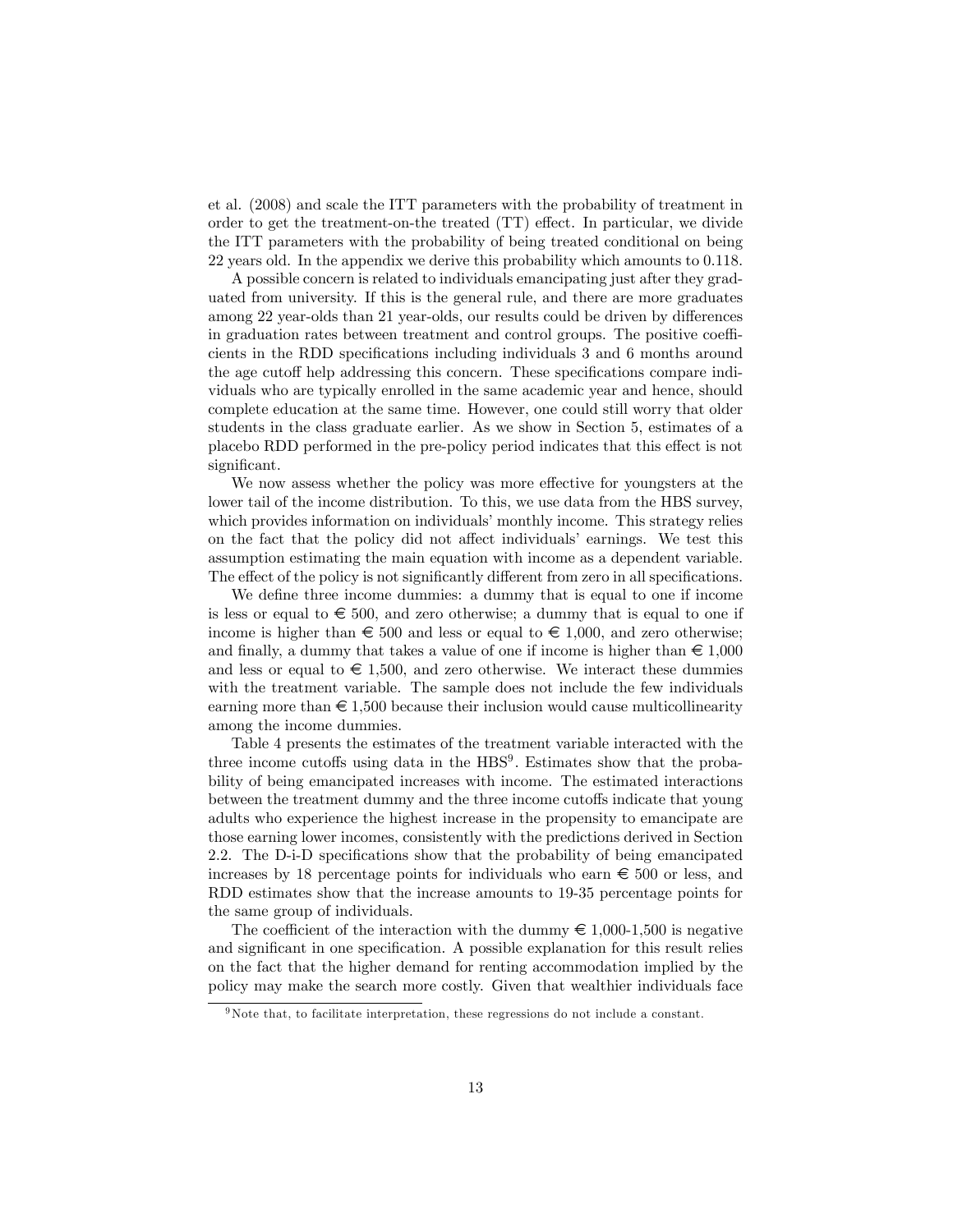higher search costs (they have higher opportunity cost of not working), they may be discouraged from emancipating by the increase in demand for renting accommodation.

We check the validity of our results to an alternative sample subdivision: that of individuals earning more and less than the median income value. Although the interactions of interest are estimated with less precision, they are consistent with results in Table 4.

In the third specification we test whether the effect of the policy is different for youngsters who live in high rental price regions. Table 5 shows the estimates of the treatment effect interacted with the dummy for higher than the country average rental price. Results indicate that living in a high rental price region significantly decreases the probability of being emancipated in the D-i-D specifications, with the effect being less precisely estimated in the RDD ones. The interaction between the treatment dummy and the higher rental price area is positive and statistically significant in most specifications. The estimated effects indicate that eligibles experience increases in emancipation rates  $1.4-2.6$ percentage points higher in high-rental price regions compared to low rental price ones. This result is consistent with the theoretical predictions described in Section 2.2.

If high rental price regions feature different employment dynamics than low rental price regions, the coefficient would capture different business cycles aside from differences in the impact of the policy. We test the hypothesis of differential trends in regional employment by estimating the same equation but substituting the dependent variable with a dummy equal to one if the individual is employed and equal to zero otherwise. The interaction of interest is not significantly different from zero in all the specifications.

Emancipation across countries features a common pattern that consists in young women leaving the parental home earlier than men. Policies that alleviate Önancial constraints may imply further bifurcation in the transition to adulthood if they affect women's leaving decisions more than men's (Chiuri and Del Boca, 2010). We investigate whether this is the case in the policy under analysis by splitting the sample by gender. Women are 1.1-2.4 percentage points more likely than men to emancipate as a consequence of the subsidy, therefore confirming the intuition from Chiuri and Del Boca, 2010.

### 4.2 Cohabitation and fertility

After testing that the policy does not have any effect on marriage rates, we focus on couple cohabitation, and on fertility, conditioned on being emancipated. Cohabitation is defined with a dummy equal to one if the individual is part of a household with her partner, and zero otherwise. Fertility is a dummy equal to one if the emancipated individual has one or more children, and zero otherwise.

Table 6 shows the estimates of the treatment effect on couple cohabitation. Results, significant across all specifications, indicate that the probability of co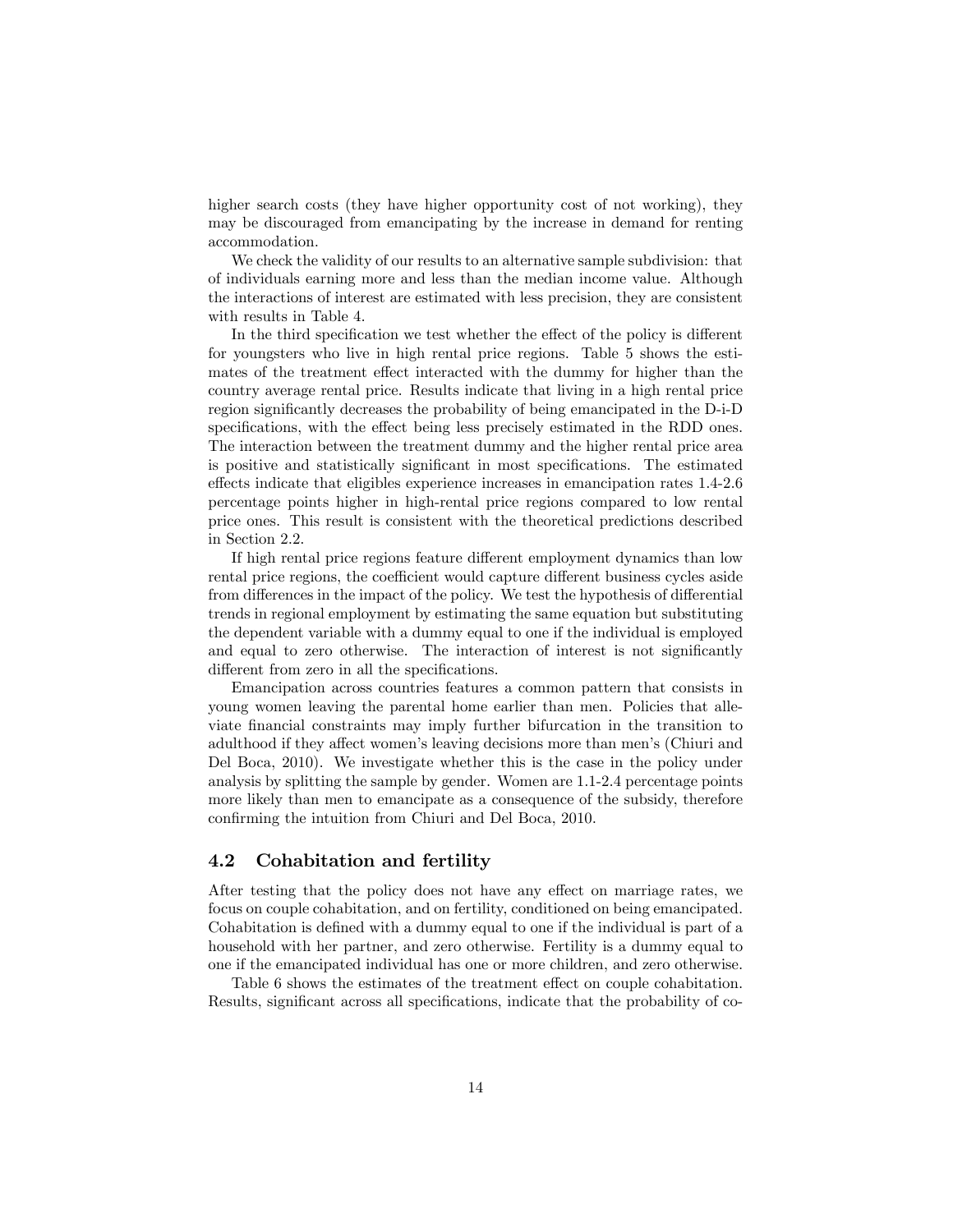habiting increases by 1.2-2.4 percentage points.<sup>10</sup> Relative to the 9.3 percent sample mean these coefficients correspond to an increase of 11-22 percent points. We replicate the same exercise we did for emancipation, and estimate the effect of the policy for different income levels and rental prices. Estimates in Table 7 show that cohabitation is positively correlated with income; however, the policy significantly increases couple cohabitation by 14-29 percentage points for those with lower income. The policy negatively affects couple cohabitation for those with income higher than  $\epsilon$  500 and lower than  $\epsilon$  1,000. Estimates in Table  $8$  show that the effect of the policy was stronger in high rental price areas, where couple cohabitation increased by 1.2-3.1 percentage points with respect to low rental price areas, consistently with the evidence presented in the previous Section.

As the theoretical analysis in Section 2.2 highlights, the policy is expected to have an income effect and hence, emancipated eligible youngsters are expected to consume more of other goods on average. Given that children are complementary to emancipation, we test the hypothesis that the policy has a positive impact on fertility. As the income effect is only present for emancipated eligible individuals, we restrict the analysis only to emancipated individuals. Table 9 shows the effect of the policy on the probability of having at least one child conditional on being emancipated. Given the natural delay between the decision to become parents and the child's birth, the chosen specifications are the Difference-in-Differences and the Regression Discontinuity at 12 months before and after the month individuals turns 22. Estimates indicate that the policy significantly increases fertility by 4.8-8.1 percentage points. Relative to the 27.1 percent sample mean this implies an increase of 13-22 percent. The effect of the policy does not vary with individual's income and rental prices.

# 5 Robustness checks

The estimations obtained from D-i-D and RDD methods are valid under different sets of assumptions and still are consistent with each other. Yet, to increase the confidence in our results, we run a battery of robustness checks.

The D-i-D specification is reliable under the assumption of a common time trend between treatment and comparison groups in the absence of the reform. If this assumption fails, our positive estimates may reflect differential time trends in emancipation between treatment and comparison groups, rather than a true policy impact. When examining this graphically  $(Graph 2)$ , we find that the pre-policy trends of emancipation are quite similar for the treatment and the comparison groups, but that there is a sudden change in their relative outcomes after the policy. To provide further evidence for the existence of parallel trend before the policy change, we perform a placebo test and pretend that the policy

 $10$ A possible explanation for the slightly higher impact of the policy on cohabitation with respect to emancipation is the lower baseline level of cohabitation. An alternative explanation may rely on reshuffling: some individuals who were emancipated before the policy started cohabiting after the policy.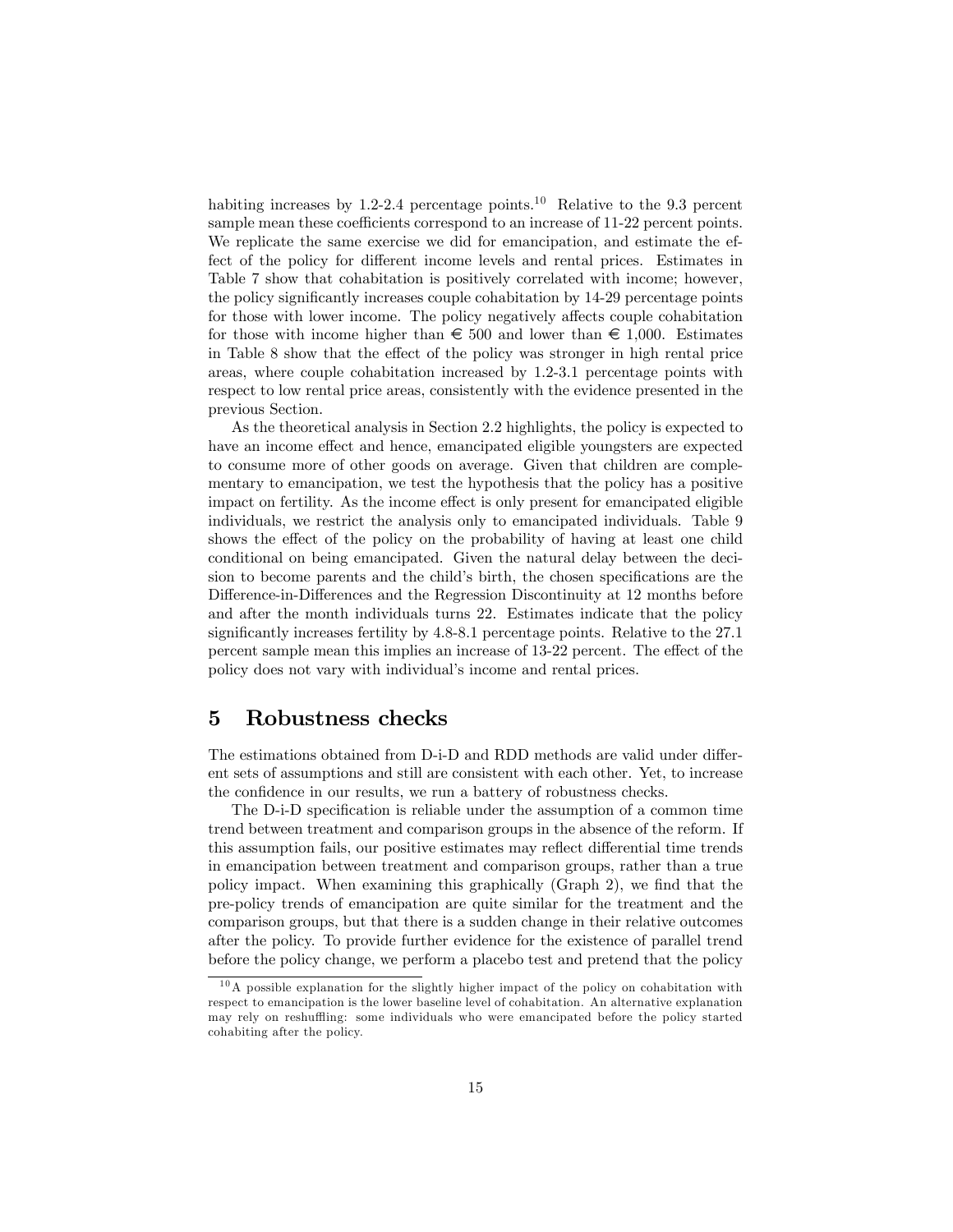was implemented in 2007 rather than 2008, using the 2006 sample as pre-policy. Differential time trends in treatment and control groups should cause these effects to be significantly different from zero. The first two columns of Table 10 present Difference-in-Differences estimates of the probability of being emancipated, cohabiting with the partner, and having children in the period from 2006 to 2007. The chosen specification includes the whole set of individual controls. The results show that none of the coefficients is significantly affected by the placebo policy. The overall results provide evidence for the robustness of the Di-D identification strategy, ruling out the hypothesis that the estimated effects in the previous section capture differential time trends.

Although it is reassuring to find that the trends are not systematically deviating in the pre-policy period, we may worry about breaks in the underlying trends coinciding with the policy. This could be the case if there were other policies that simultaneously affected 22 year-olds but not 21 year-olds. If this were the case, estimates from the D-i-D strategy would not capture the true effect of the rental subsidy because they would reflect the benefits of both the rental subsidy and other policy effects. The reform of the higher educational system, with the aim of adapting Spanish universities to the European Higher Education Area, slightly affects the length of university studies.<sup>11</sup> It was approved in 2007, and some universities enacted it in 2008, but the whole system was required to conform to the law by 2010. We believe this does not constitute a threat to our identification strategy: even if some universities began offering the new courses in the 2008/09 academic year, the first students affected by this will graduate in July 2012. To be more convincing on this, we perform another placebo test, replacing the emancipation outcome with educational level. A significant effect of the reform on individuals' educational level would raise concerns that effects on emancipation reáect underlying changes in educational levels. However, we find no differential effects of the policy on educational levels for treatment and control groups. Moreover, we estimate the equation of interest excluding students as they may be enrolled in some of the new graduates courses offered after the educational reform. This does not affect our estimates.

The main concern for the RDD specification arises from the assumption that our results may be driven by pre-existing differences between 21 and 22 year-olds in their propensity to emancipate. Columns 3-10 of Table 10 present the results of another placebo test, where the RDD strategy is applied to the pre-policy period including the years 2006 and 2007. All coefficients are insignificant, ruling out the hypothesis of differential age trends between treatment and control groups.

All results are also consistent to the estimate of the main specification with another control group: that of young adults aged 20 years. This rules out that our results are driven by 21 years-old postponing emancipation until they become eligible for the subsidy.

 $11$  The pre-reform model for university studies offered first cycle education (short cycle), first and second cycle (long cycle), second-cycle only, and third cycle. With the 2007 reform, education provision was structured into three cycles: bachelor, master and doctorate.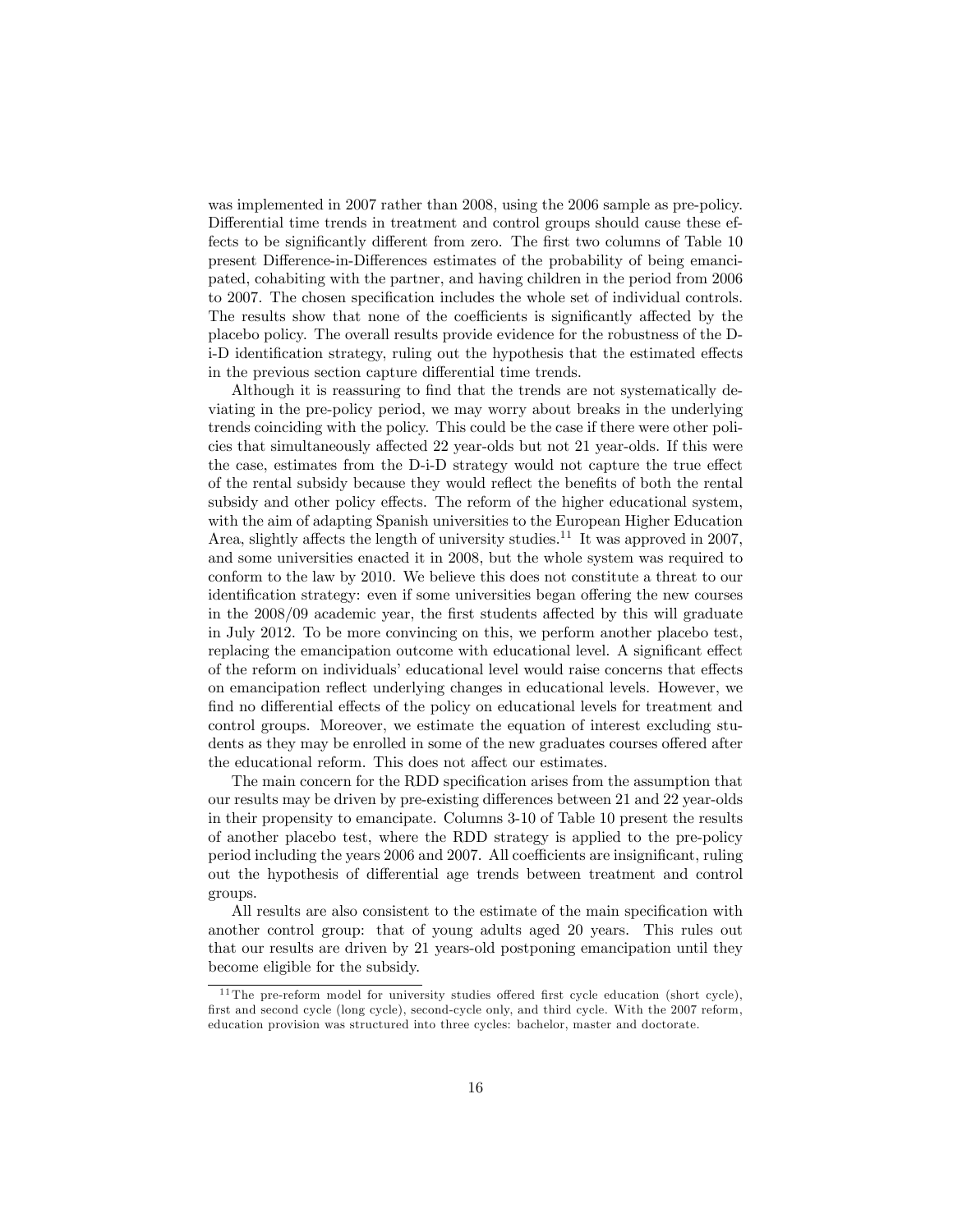We test the robustness of our results to an alternative functional form, a Probit model. Results are consistent to this alternative specification.

Finally, we analyze the extent to which the policy has general equilibrium effects on rental prices. If the policy also affects rental prices, regions with a higher fraction of eligibles should have experienced a sharper increase in rental prices after 2008. We tested this hypothesis using Fotocasa data and assuming each region is a separate market. Panel estimates of regional yearly variation in rental prices do not show any significant effect of the interaction between the fraction of eligibles (measured with the yearly proportion of 22-29 year-olds in each region) and the post-policy dummy.

# 6 Conclusion

Our paper estimates the effects of a cash transfer contingent on young adults renting accommodation on emancipation, couple cohabitation and fertility. Our identification strategy exploits the subsidy eligibility age threshold to assess the causal impact of the cash transfer.

Difference-in-Differences and Regression Discontinuity estimates show that the probability of being emancipated increases by  $14 - 18$  percent and that the probability of cohabiting with the partner increased by  $11 - 22$  percent for an eligible 22 year-old compared to a non-eligible 21 year-old. The increase is sharper for youngsters at the lower tail of the income distribution and those living in high rental price areas, consistent with the hypothesis that young adults in Southern Europe delay emancipation and family formation because they are budget constrained. Additional evidence indicates that the policy also a§ects fertility decisions, as among emancipated youngsters eligibles increased the probability of having a child by  $13 - 22$  percent.

The stronger effect of the policy for individuals earning low incomes suggests that the program should be targeted to poorer individuals. Moreover, the higher impact of the policy for young adults living in high rental price regions indicates that the policy design should take into account not only individualís income but also housing prices. This would allow the policy to remove barriers to emancipation for young adults who are too poor to afford renting accommodation, while limiting the cost of the program and its negative impact through potential general equilibrium effects.

The policy may have consequences on labour supply and consumption as well. We consider those important directions for future research.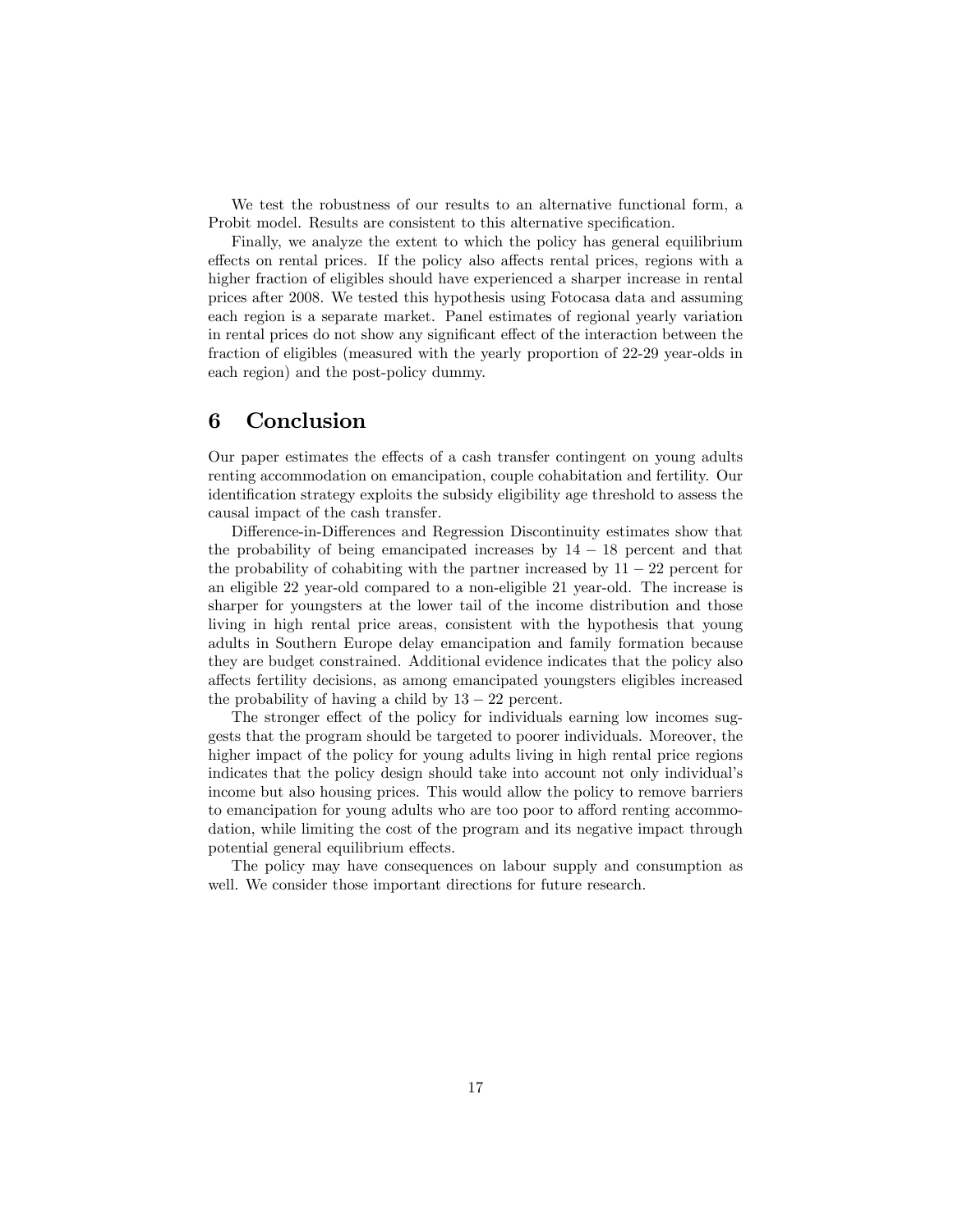# References

- [1] Becker, S. O., Bentolila, S., Fernandes, A., Ichino, A. (2010) "Youth Emancipation and Perceived Job Insecurity of Parents and Children", Journal of Population Economics, Vol 23(3), pp. 1047-1071.
- [2] Card, D., Lee, D. (2008) "Regression Discontinuity Inference with Specification Error", Journal of Econometrics, Vol. 142(2), pp.655-674.
- [3] Chiuri, M.C., Del Boca, D. (2010) "Home-Leaving Decisions of Daughters and Sons", Review of Economics of the Household, Vol 8(3), pp. 393-408.
- [4] Ermish, J. (1999) "Prices, Parents, and Young Peopleís Household Formation", Journal of Urban Economics 45, 47-71
- [5] Garcia-Ferreira, M., Villanueva, E. (2007). "Employment Risk and Household Formation: Evidence from Differences in Firing Costs." Banco de España Working Paper No. 737
- [6] Giannelli, G. C., Monfardini, C. (2003) "Joint Decisions on Household Membership and Human Capital Accumulation of Youths. The Role of Expected Earnings and Local Markets", Journal of Population Economics, Vol 16(2), pp. 265-285.
- [7] Giuliano, P. (2007) "Living Arrangements in Western Europe: Does Cultural Origin Matter?", Journal of the European Economic Association, Vol 5(5), pp. 927-952.
- [8] Hahn, J., Todd P., and van der Klaauw W. (2001) "Identification and Estimation of Treatment Effects with a Regression-Discontinuity Design.<sup>7</sup> Econometrica, Vol  $69(1)$ , pp.  $201-09$ .
- [9] Lee, D. (2008) "Randomized Experiments from Non-random Selection in U.S. House Elections" Journal of Econometrics, Vol. 142(2), pp. 675-697.
- [10] Lee, D., Lemieux, T. (2010) "Regressions Discontinuity Designs in Economics", Journal of Economic Literature. Vol. 48, pp. 281-355.
- [11] Imbens, G., Lemieux, T. (2008) "Regression Discontinuity Design: a Guide to Practice", Journal of Econometrics, Vol. 142(2), pp. 615-635
- [12] Manacorda, M., Moretti, E. "Why do Most Italian Youths Live with their Parents? Intergenerational Transfers and Household Structure", Journal of the European Economic Association, Vol 4(4), pp. 800-829.
- [13] Martínez-Granado, M., Ruiz-Castillo, J. (2002). "The Decisions of Spanish Youth: a Cross-Section Study." Journal of Population Economics, 15, 305 330.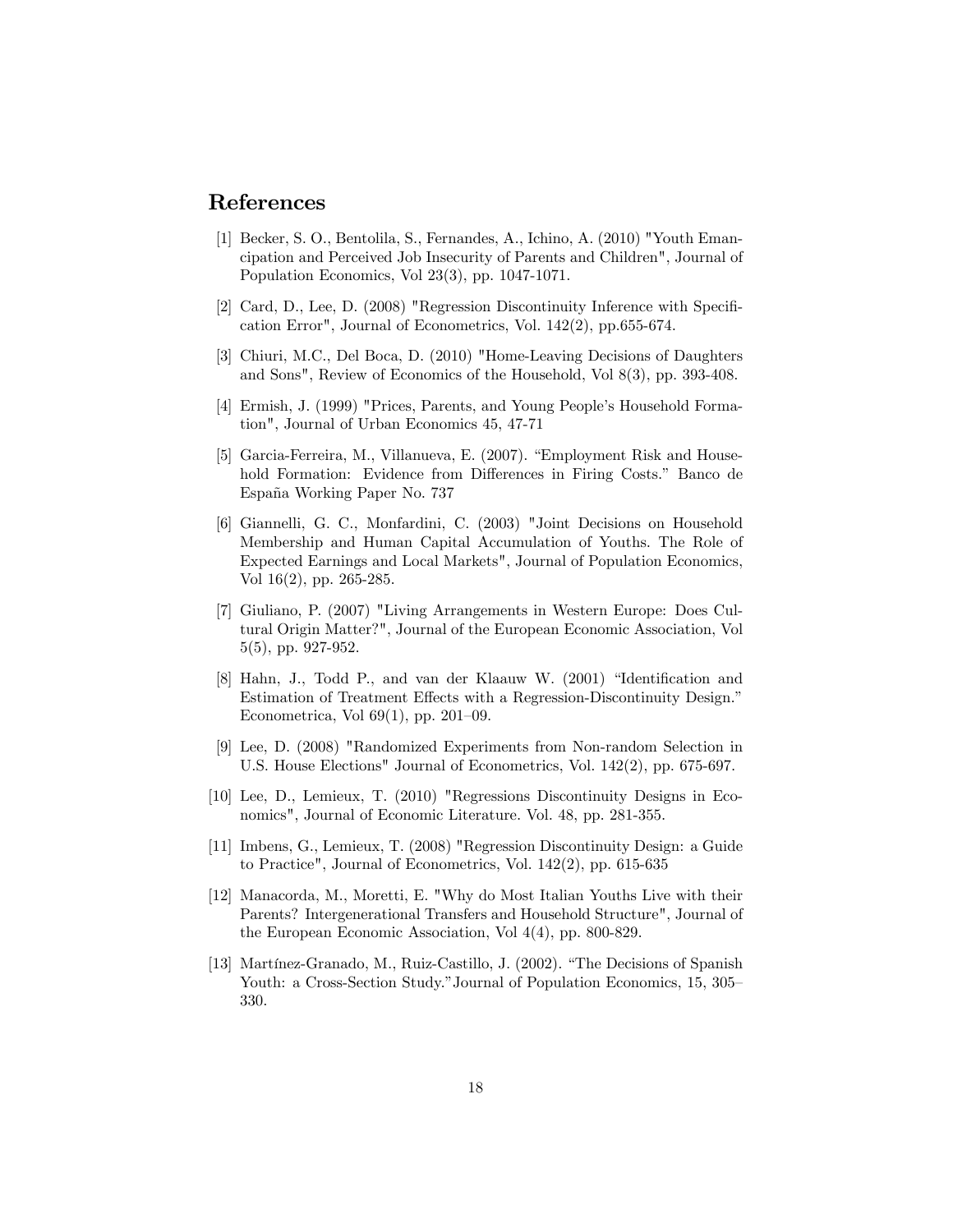- [14] Martins, N., Villanueva, E. (2009) "Does High Cost of Mortgage Debt Explain Why Young Adults Live with Their Parents?", Journal of the European Economic Association, Vol 7(5), pp. 974-1010.
- [15] Susin, S. (2002) "Rent Vouchers and the Price of Low-Income Housing", Journal of Public Economics, Vol. 83, pp. 109-152.
- [16] Van Der Klaauw, W. (2008) "Regression Discontinuity Analysis: a Survey of Recent Developments in Economics", Labour, Vol. 22(2), pp. 219-245.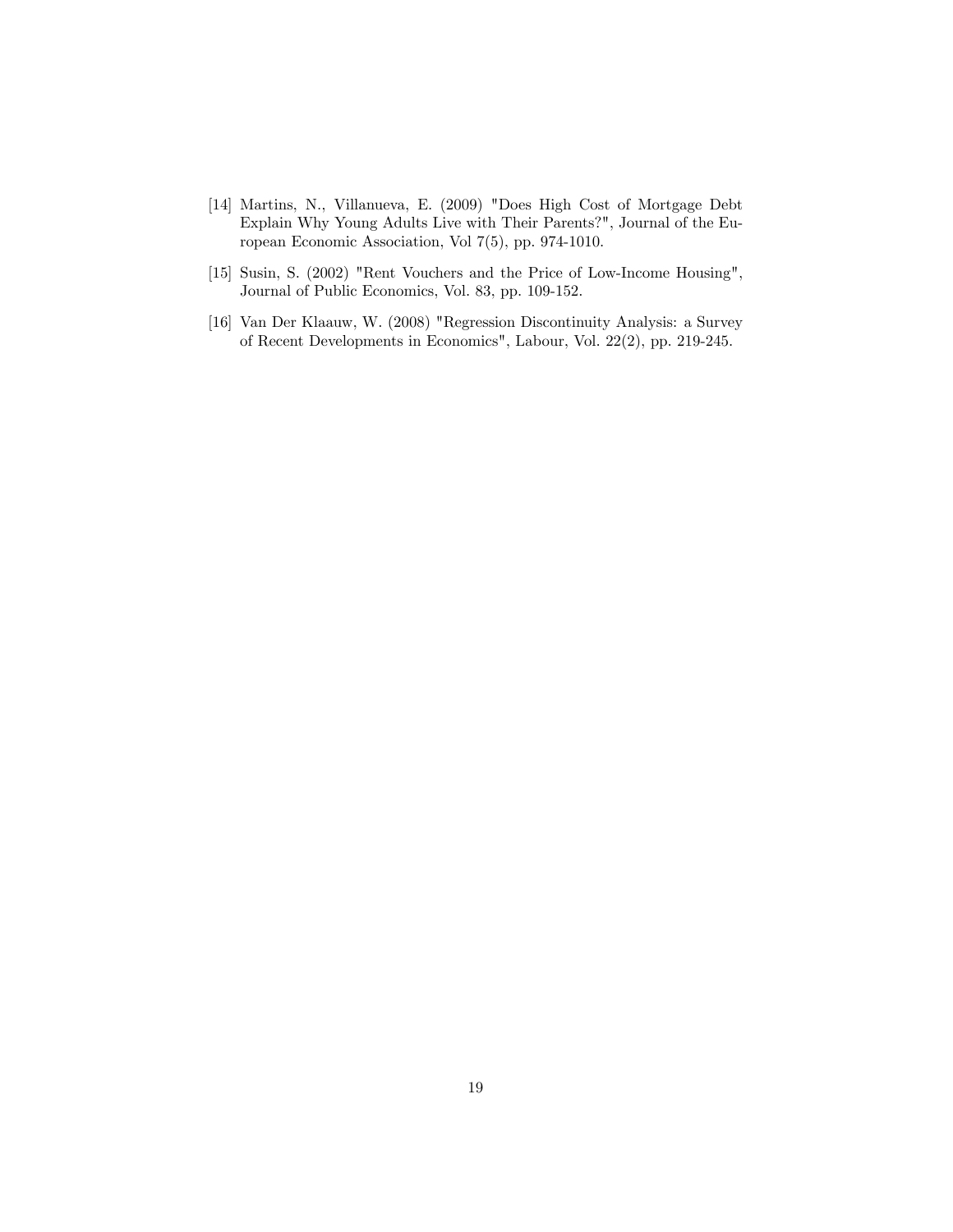

Figure 1: The effect of conditional cash transfer on emancipation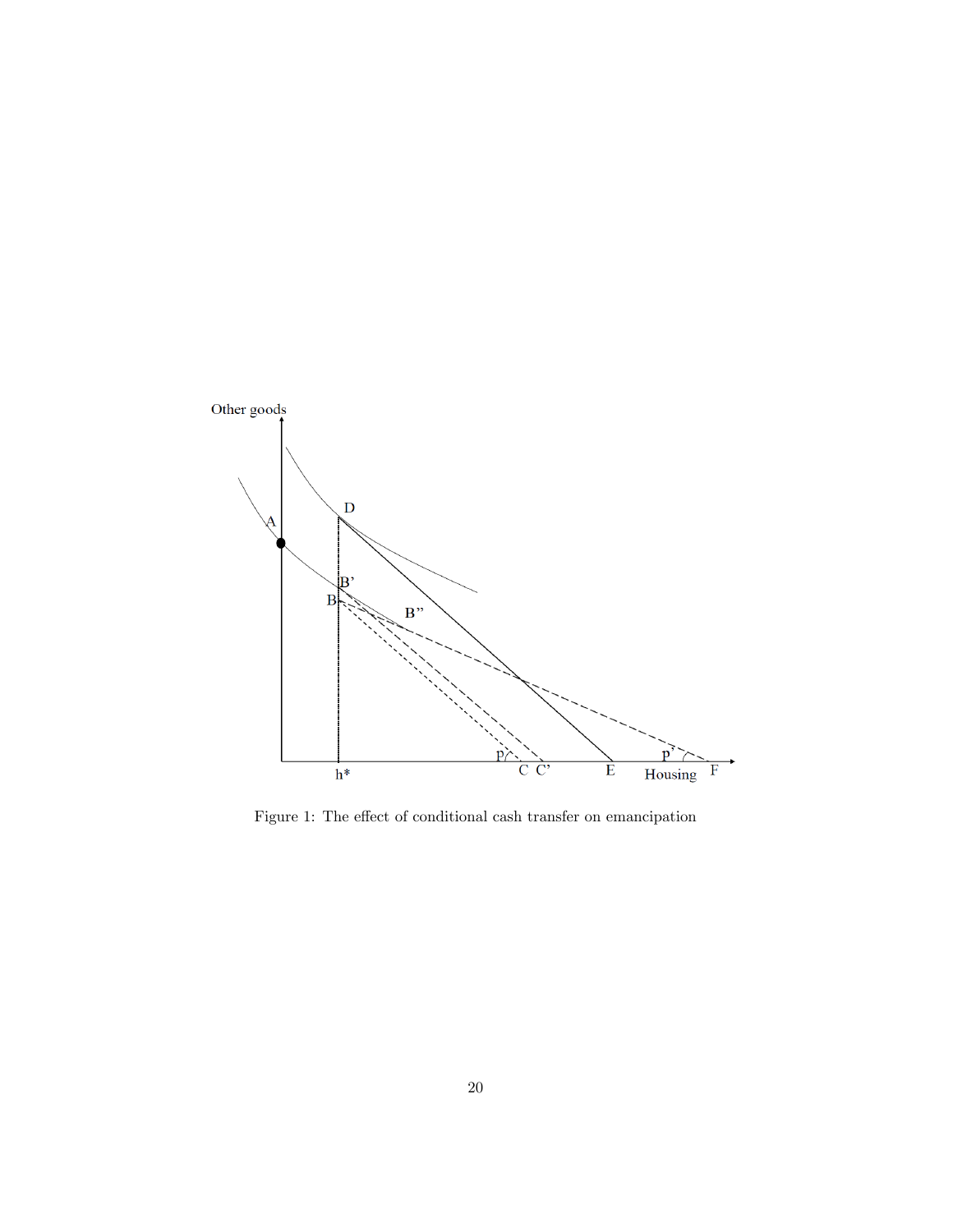

Figure 2: Trends of average emancipation for treatment and control groups using LFS data.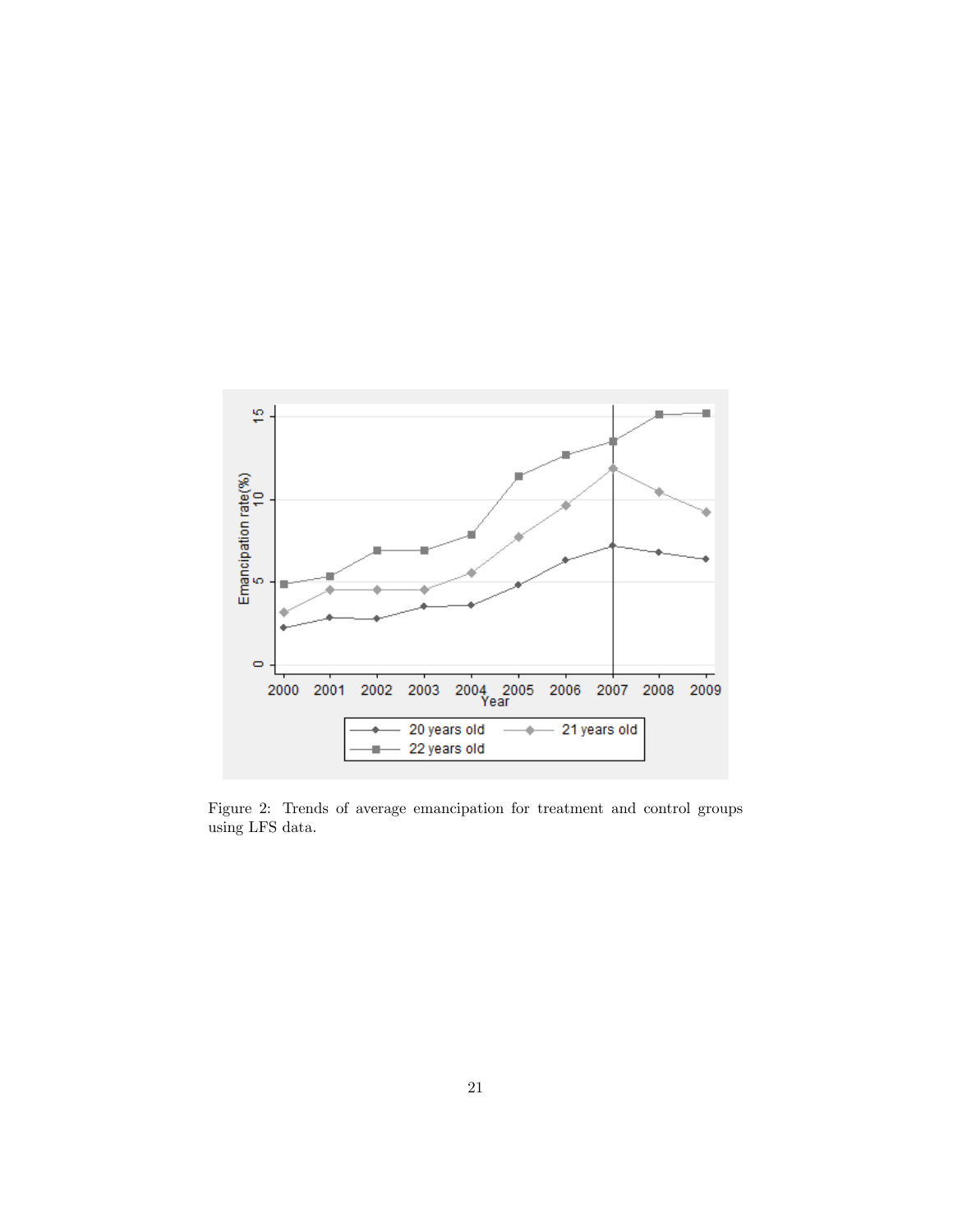

Figure 3: Histogram of net monthly income intervals of 22 year-olds, HBS 2007 and 2008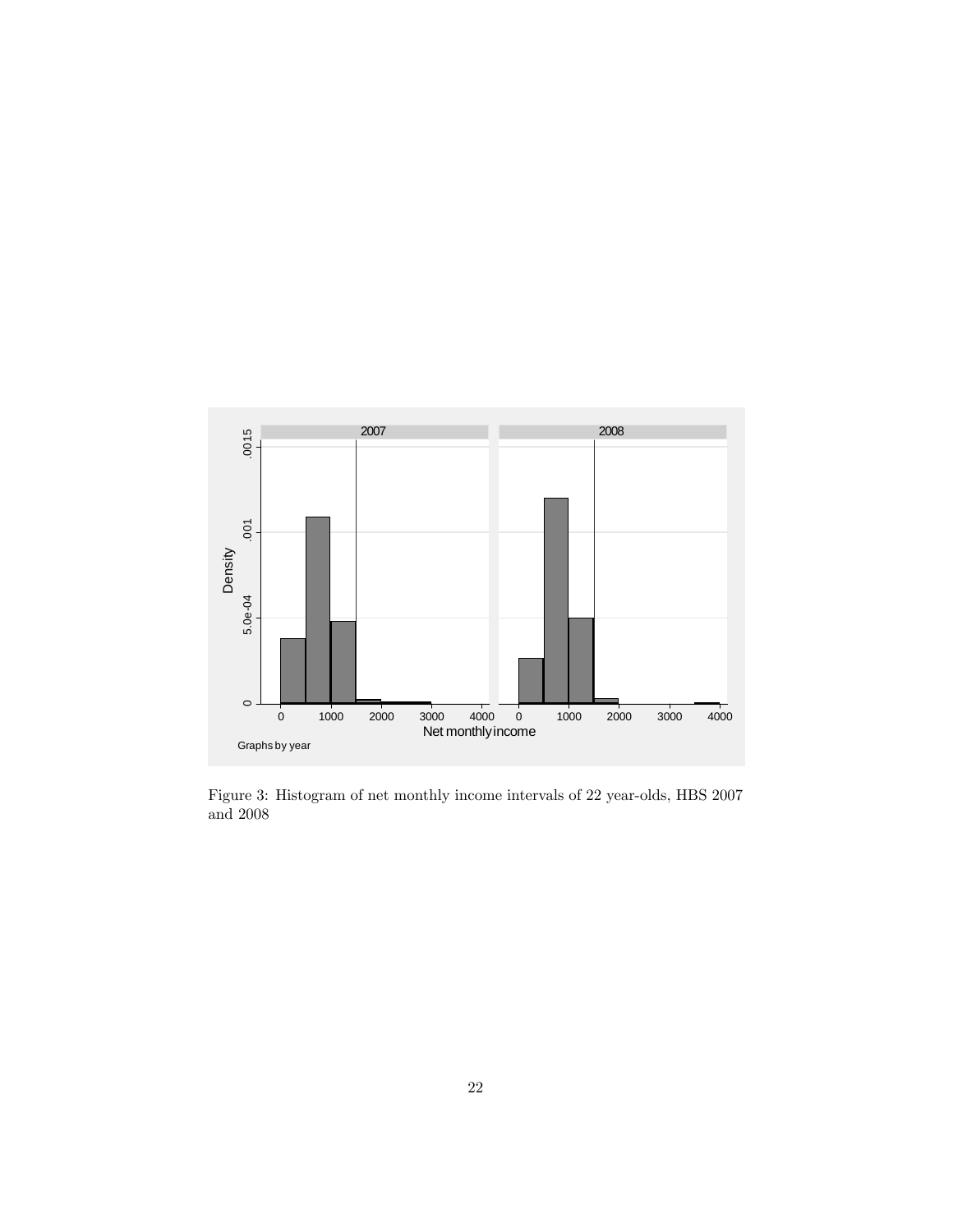|                                          | Mean   | St. dev. | Min            | Max          |
|------------------------------------------|--------|----------|----------------|--------------|
| Panel A - LFS: 28,185 obs                |        |          |                |              |
| Emancipated                              | 0.156  | 0.363    | $\theta$       | $\mathbf{1}$ |
| Cohabiting with partner                  | 0.093  | 0.290    | $\theta$       | $\mathbf{1}$ |
| Having kids, conditional on emancipation | 0.271  | 0.445    | $\theta$       | $\mathbf{1}$ |
| $2008$ sample                            | 0.497  | 0.5      | $\theta$       | $\mathbf{1}$ |
| Age 22 or more                           | 0.510  | 0.5      | $\Omega$       | $\mathbf{1}$ |
| Age                                      | 21.510 | 0.500    | 21             | 22           |
| Male                                     | 0.506  | 0.5      | $\theta$       | $\mathbf{1}$ |
| Immigrant                                | 0.135  | 0.342    | $\theta$       | $\mathbf{1}$ |
| Secondary education                      | 0.801  | 0.399    | $\theta$       | $\mathbf{1}$ |
| Tertiary education                       | 0.108  | 0.301    | $\theta$       | $\mathbf{1}$ |
| Panel B - HBS: 2,768 obs                 |        |          |                |              |
| Emancipated                              | 0.188  | 0.391    | $\theta$       | $\mathbf{1}$ |
| Cohabiting with partner                  | 0.059  | 0.236    | $\theta$       | $\mathbf{1}$ |
| Having kids, conditional on emancipation | 0.236  | 0.425    | $\theta$       | $\mathbf{1}$ |
| $2008$ sample                            | 0.494  | 0.500    | $\theta$       | $\mathbf{1}$ |
| Age 22 or more                           | 0.534  | 0.499    | $\Omega$       | $\mathbf{1}$ |
| Age                                      | 21.534 | 0.499    | 21             | 22           |
| Male                                     | 0.520  | 0.500    | $\theta$       | $\mathbf{1}$ |
| Immigrant                                | 0.170  | 0.375    | $\theta$       | $\mathbf{1}$ |
| Secondary education                      | 0.424  | 0.494    | $\theta$       | $\mathbf{1}$ |
| Tertiary education                       | 0.222  | 0.415    | $\overline{0}$ | $\mathbf{1}$ |
| Monthly net income                       | 875.2  | 347.7    | 90.0           | 3831.3       |
| Income less than Euro 500                | 0.129  | 0.336    | $\theta$       | $\mathbf{1}$ |
| Income bw Euro 500-1000                  | 0.644  | 0.479    | $\theta$       | $\mathbf{1}$ |
| Income bw Euro 1000-1500                 | 0.200  | 0.401    | $\theta$       | $\mathbf{1}$ |
| Panel C - Fotocasa: 17 obs               |        |          |                |              |
| Average rental price, Euro/m2            | 8.372  | 2.107    | 5              | 12.2         |
| Regions above average price              | 0.353  | 0.493    | $\theta$       | $\mathbf{1}$ |

Means weighted by sample weights.

Table 1: Descriptive Statistics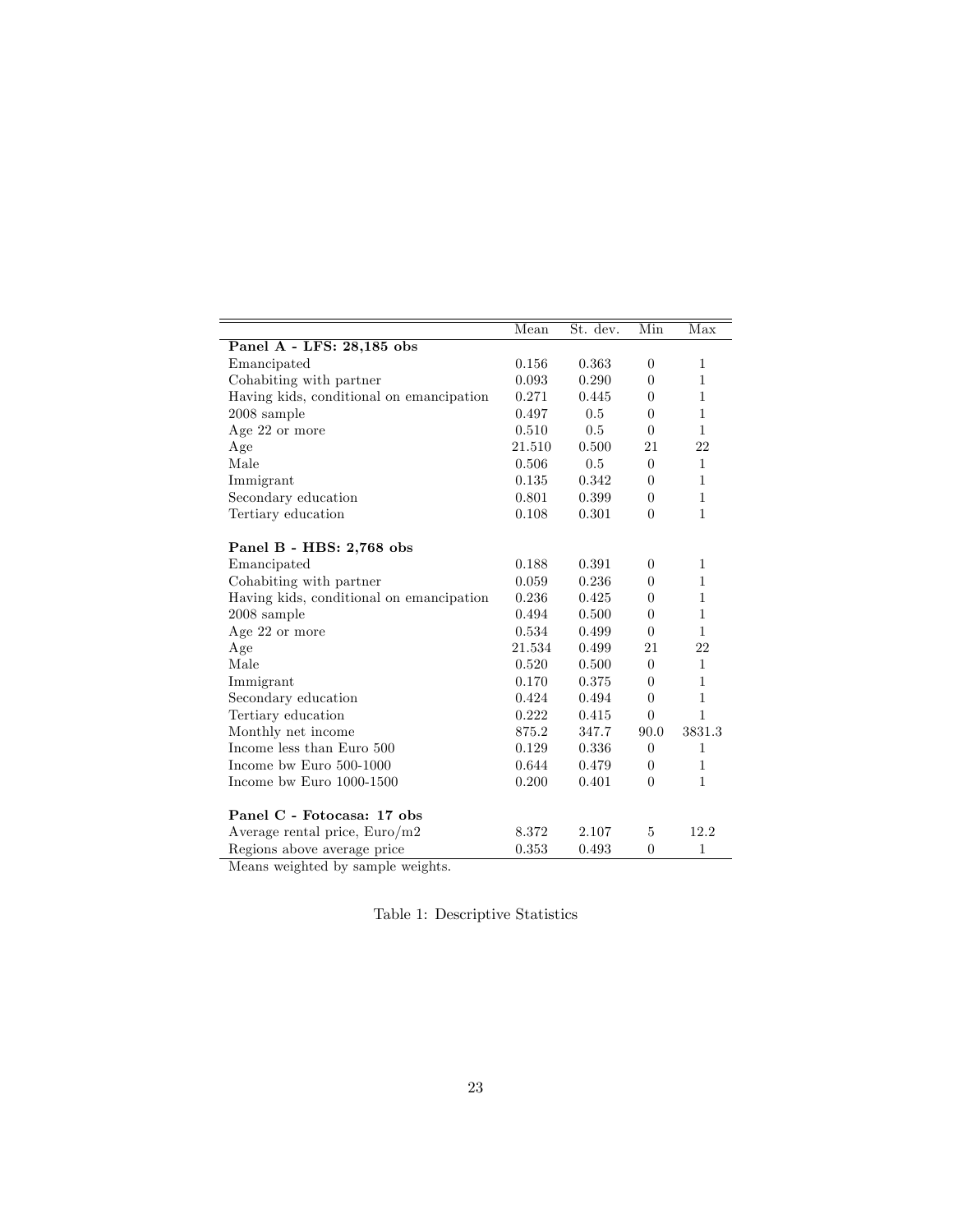|                                  |              | Program eligibility |               |
|----------------------------------|--------------|---------------------|---------------|
|                                  | 22 years old | 21 years old        | Difference    |
| Emancipation                     |              |                     |               |
| $2008$ sample                    | 0.176        | 0.129               | 0.047         |
|                                  | (0.018)      | (0.017)             | (0.007)       |
| $2007$ sample                    | 0.164        | 0.144               | 0.020         |
|                                  | (0.015)      | (0.016)             | (0.006)       |
| Difference                       | 0.012        | $-0.015$            | 0.027         |
|                                  | (0.017)      | (0.017)             | $(0.007)$ *** |
| Cohabitation                     |              |                     |               |
| $2008$ sample                    | 0.111        | 0.070               | 0.041         |
|                                  | (0.017)      | (0.016)             | (0.007)       |
| $2007$ sample                    | 0.095        | 0.086               | 0.009         |
|                                  | (0.018)      | (0.018)             | (0.007)       |
| Difference                       | 0.016        | $-0.016$            | 0.032         |
|                                  | (0.015)      | (0.017)             | $(0.007)$ *** |
| Fertility - conditional on eman- |              |                     |               |
| cipation                         |              |                     |               |
| $2008$ sample                    | 0.309        | 0.208               | 0.101         |
|                                  | (0.048)      | (0.066)             | (0.023)       |
| $2007$ sample                    | 0.275        | 0.256               | 0.019         |
|                                  | (0.088)      | (0.110)             | (0.042)       |
| Difference                       | 0.034        | $-0.048$            | 0.082         |
|                                  | (0.106)      | (0.128)             | $(0.049)^*$   |

Note: LFS data. Means and standard errors in brackets; \*\*\* significant at 1 percent;  $^\ast$  significant at 10 percent.

Table 2: Means of emancipation by year of interview and eligibility status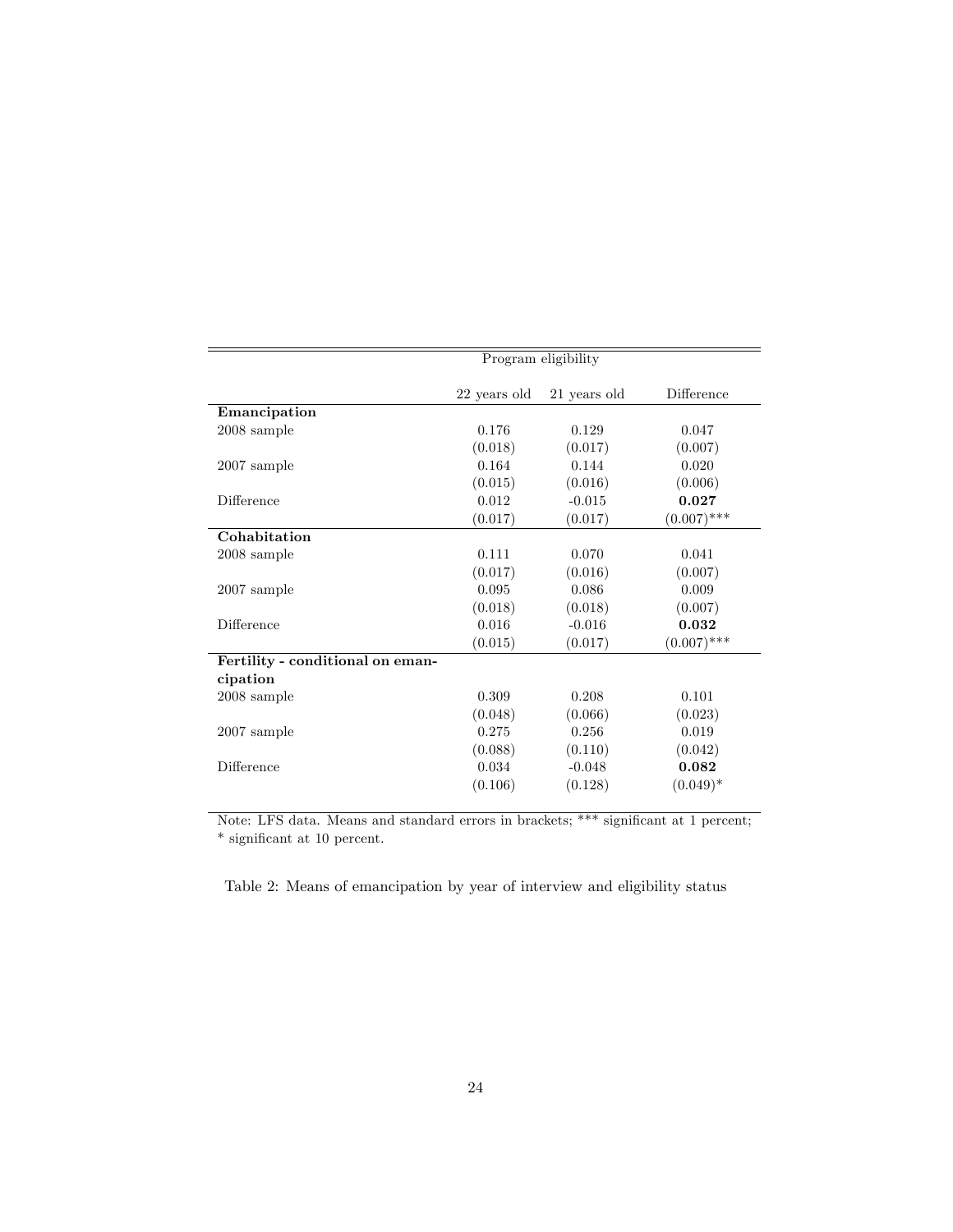|                                                                                                                                                          |         | $DD2v2a$ $DD2v4a$ $D1$ | $\rm{D4v2a}$ |          | $D\bar{D}4y4a$ RDD12m RDD9m RDD6m RDD3m |           |          |          | RDD12m RDD9m         |                       | RDD <sub>6m</sub>     | RDD3m                     |
|----------------------------------------------------------------------------------------------------------------------------------------------------------|---------|------------------------|--------------|----------|-----------------------------------------|-----------|----------|----------|----------------------|-----------------------|-----------------------|---------------------------|
| Age $22*Post$ 2008 0.019** 0.016***                                                                                                                      |         |                        | $012**$      | $0.009*$ |                                         |           |          |          |                      |                       |                       |                           |
|                                                                                                                                                          | [0.008] | [0.006]                |              | [0.005]  |                                         |           |          |          |                      |                       |                       |                           |
| Age 22                                                                                                                                                   |         |                        |              |          | $0.012*$                                | $0.015**$ | $0.017*$ | $0.020*$ | $0.019**$            | $0.020**$             | $0.023**$             | $0.022**$                 |
|                                                                                                                                                          |         |                        |              |          | [200.0]                                 | [0.008]   | [0.009]  | $0.011]$ | $\left[0.009\right]$ | $\left[ 0.010\right]$ | $\left[ 0.011\right]$ | $[0.011]$                 |
| Controls                                                                                                                                                 | yes     | yes                    | yes          | yes      | yes                                     | yes       | yes      | yes      |                      | yes                   | yes                   | yes                       |
| inear trend                                                                                                                                              |         |                        |              |          |                                         | yes       | yes      |          |                      |                       |                       |                           |
| Quad trend                                                                                                                                               |         |                        |              |          |                                         |           |          |          | yes                  |                       |                       |                           |
| Observations                                                                                                                                             | 28,185  | 55,562                 | 55,613       | .09,944  | 28,656                                  | 21,774    |          | 7,914    | 28,656               | 21,774                | 14,791<br>14,791      | yes<br>1914<br>158<br>158 |
| $R$ -squared                                                                                                                                             | 0.176   | 0.178                  | 0.168        | 0.175    | 0.165                                   | 0.162     | 1.155    | 1.158    | 0.165                | 0.162                 | 0.155                 |                           |
| LFS data. Note: t statistics in brackets; * significant at 10 percent; ** significant at 5 percent; *** significant at 1 percent. Robust standard errors |         |                        |              |          |                                         |           |          |          |                      |                       |                       |                           |
| Controls include: province fixed effects, gender, educational level dummies, immigrant status, quarter of interview, month and cohort of birth dummies   |         |                        |              |          |                                         |           |          |          |                      |                       |                       |                           |
| RDD specifications also include age in months, and polynomial interacted with 22 years-old dummy.                                                        |         |                        |              |          |                                         |           |          |          |                      |                       |                       |                           |

| ł.<br>ļ<br>č<br>$\tilde{\zeta}$<br>Ĭ |  |
|--------------------------------------|--|
| $\ddot{\phantom{a}}$                 |  |
| ì<br>I<br>;<br>ſ                     |  |
| ¢                                    |  |
| j                                    |  |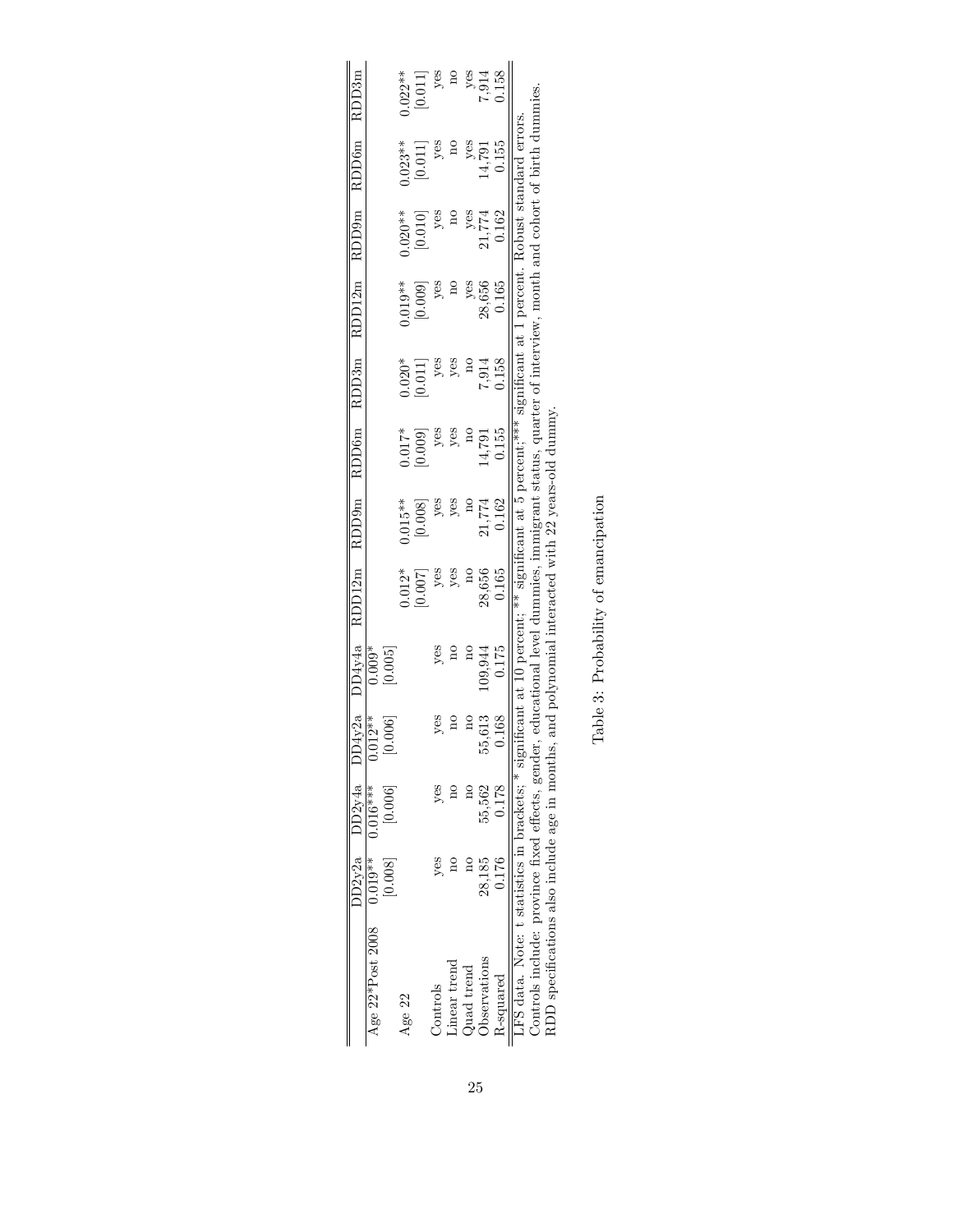|                                                                                                                                                   | DD2y2a                                                  | DD2v4a                                                                                                                                                                                                                                                                                                                                                                                                                                                                                                                                                                                                                       | DD4y2a                       | DD4v4a                  | RDD12m                                                                                                                                                                                                                                                                                                                | RDD9m                  | RDD6m                | RDD12m                                                                                                      | RDD9m                                          | RDD6m                                                                                                                      |
|---------------------------------------------------------------------------------------------------------------------------------------------------|---------------------------------------------------------|------------------------------------------------------------------------------------------------------------------------------------------------------------------------------------------------------------------------------------------------------------------------------------------------------------------------------------------------------------------------------------------------------------------------------------------------------------------------------------------------------------------------------------------------------------------------------------------------------------------------------|------------------------------|-------------------------|-----------------------------------------------------------------------------------------------------------------------------------------------------------------------------------------------------------------------------------------------------------------------------------------------------------------------|------------------------|----------------------|-------------------------------------------------------------------------------------------------------------|------------------------------------------------|----------------------------------------------------------------------------------------------------------------------------|
| Age 22*Post 2008*500 euro                                                                                                                         | 0.195                                                   | 0.019                                                                                                                                                                                                                                                                                                                                                                                                                                                                                                                                                                                                                        | $0.183**$                    |                         |                                                                                                                                                                                                                                                                                                                       |                        |                      |                                                                                                             |                                                |                                                                                                                            |
|                                                                                                                                                   | $[0.135]$                                               | 0.072]                                                                                                                                                                                                                                                                                                                                                                                                                                                                                                                                                                                                                       |                              | $\frac{0.068}{[0.071]}$ |                                                                                                                                                                                                                                                                                                                       |                        |                      |                                                                                                             |                                                |                                                                                                                            |
| Age 22*Post 2008*1000 euro                                                                                                                        |                                                         |                                                                                                                                                                                                                                                                                                                                                                                                                                                                                                                                                                                                                              |                              | 0.035                   |                                                                                                                                                                                                                                                                                                                       |                        |                      |                                                                                                             |                                                |                                                                                                                            |
|                                                                                                                                                   | $\begin{bmatrix} 0.002 \\ 0.067 \end{bmatrix}$          | $\begin{bmatrix} 0.045 \\ 0.05 \\ -0.018 \\ 0.056 \\ \end{bmatrix}$                                                                                                                                                                                                                                                                                                                                                                                                                                                                                                                                                          | $[0.092] 0.033$<br>$[0.054]$ | $[0.043]$<br>0.157**    |                                                                                                                                                                                                                                                                                                                       |                        |                      |                                                                                                             |                                                |                                                                                                                            |
| Age 22*Post 2008*1500 euro                                                                                                                        |                                                         |                                                                                                                                                                                                                                                                                                                                                                                                                                                                                                                                                                                                                              | $-0.083$                     |                         |                                                                                                                                                                                                                                                                                                                       |                        |                      |                                                                                                             |                                                |                                                                                                                            |
|                                                                                                                                                   | [0.115]                                                 |                                                                                                                                                                                                                                                                                                                                                                                                                                                                                                                                                                                                                              | [0.092]                      | [0.068]                 |                                                                                                                                                                                                                                                                                                                       |                        |                      |                                                                                                             |                                                |                                                                                                                            |
| Age $22*500$ euro                                                                                                                                 |                                                         |                                                                                                                                                                                                                                                                                                                                                                                                                                                                                                                                                                                                                              |                              |                         | $0.189**$                                                                                                                                                                                                                                                                                                             | $0.301***$             | $0.275**$            | $0.307***$                                                                                                  | $0.351***$                                     | $0.338**$                                                                                                                  |
|                                                                                                                                                   |                                                         |                                                                                                                                                                                                                                                                                                                                                                                                                                                                                                                                                                                                                              |                              |                         |                                                                                                                                                                                                                                                                                                                       | $[0.099]$<br>$0.057$   | $[0.119]$<br>$0.114$ | $[0.107]$<br>$0.128$                                                                                        | $\begin{bmatrix} 0.126 \\ 0.107 \end{bmatrix}$ | $\frac{0.163}{0.177}$                                                                                                      |
| Age $22*1000$ euro                                                                                                                                |                                                         |                                                                                                                                                                                                                                                                                                                                                                                                                                                                                                                                                                                                                              |                              |                         |                                                                                                                                                                                                                                                                                                                       |                        |                      |                                                                                                             |                                                |                                                                                                                            |
|                                                                                                                                                   |                                                         |                                                                                                                                                                                                                                                                                                                                                                                                                                                                                                                                                                                                                              |                              |                         |                                                                                                                                                                                                                                                                                                                       | 0.067                  | [0.081]              | 0.088                                                                                                       | 0.102                                          |                                                                                                                            |
| Age 22*1500 euro                                                                                                                                  |                                                         |                                                                                                                                                                                                                                                                                                                                                                                                                                                                                                                                                                                                                              |                              |                         |                                                                                                                                                                                                                                                                                                                       | $-0.057$               |                      | 0.024                                                                                                       |                                                |                                                                                                                            |
|                                                                                                                                                   |                                                         |                                                                                                                                                                                                                                                                                                                                                                                                                                                                                                                                                                                                                              |                              |                         | $\begin{bmatrix} 92.0 & 0 \\ 24.0 & 0 \\ 0.0 & 0 \\ 0.0 & 0 \\ 0.0 & 0 \\ 0.0 & 0 \\ 0.0 & 0 \\ 0.0 & 0 \\ 0.0 & 0 \\ 0.0 & 0 \\ 0.0 & 0 \\ 0.0 & 0 \\ 0.0 & 0 \\ 0.0 & 0 \\ 0.0 & 0 \\ 0.0 & 0 \\ 0.0 & 0 \\ 0.0 & 0 \\ 0.0 & 0 \\ 0.0 & 0 \\ 0.0 & 0 \\ 0.0 & 0 \\ 0.0 & 0 \\ 0.0 & 0 \\ 0.0 & 0 \\ 0.0 & 0 \\ 0.0$ | [0.089]                | [0.114]              | [0.099]                                                                                                     | $\begin{bmatrix} 0.005 \\ 0.116 \end{bmatrix}$ | $\begin{array}{l} [0.131] \\ -0.025 \\ [0.155] \\ -0.094 \\ [0.169] \\ [0.169] \\ 0.043 \\ [0.161] \\ [0.161] \end{array}$ |
| $500$ euro                                                                                                                                        |                                                         | $0.345**$                                                                                                                                                                                                                                                                                                                                                                                                                                                                                                                                                                                                                    | $0.297***$                   | 0.049                   |                                                                                                                                                                                                                                                                                                                       |                        |                      | $-0.024$                                                                                                    | $-0.033$                                       |                                                                                                                            |
|                                                                                                                                                   |                                                         | $[0.157]$<br>$0.375***$                                                                                                                                                                                                                                                                                                                                                                                                                                                                                                                                                                                                      |                              | 0.105                   |                                                                                                                                                                                                                                                                                                                       |                        |                      | [0.109]                                                                                                     | [0.129]                                        |                                                                                                                            |
| $1000$ euro                                                                                                                                       | 0.054                                                   |                                                                                                                                                                                                                                                                                                                                                                                                                                                                                                                                                                                                                              | $[0.091]$<br>0.383**         | $0.102\,$               | $0.151***$                                                                                                                                                                                                                                                                                                            | $0.155***$             | $0.136*$             | 0.124                                                                                                       | 0.12                                           |                                                                                                                            |
|                                                                                                                                                   |                                                         | [0.152]                                                                                                                                                                                                                                                                                                                                                                                                                                                                                                                                                                                                                      | $[0.088]$<br>$0.428***$      | 0.102                   | $[0.049]$<br>$0.321***$                                                                                                                                                                                                                                                                                               | $[0.058]$<br>$0.32***$ | [0.074]              | $[0.105]$<br>0.294***                                                                                       | [0.124]                                        |                                                                                                                            |
| $1500$ euro                                                                                                                                       |                                                         | $0.405***$                                                                                                                                                                                                                                                                                                                                                                                                                                                                                                                                                                                                                   |                              | 0.085                   |                                                                                                                                                                                                                                                                                                                       |                        | $0.396***$           |                                                                                                             | $0.283**$                                      |                                                                                                                            |
|                                                                                                                                                   | $\begin{bmatrix} 0.058 \\ 0.075 \\ 0.075 \end{bmatrix}$ | $[0.153] \centering% \includegraphics[width=1.8\columnwidth]{figures/fig_0_2.pdf} \includegraphics[width=1.8\columnwidth]{figures/fig_0_2.pdf} \includegraphics[width=1.8\columnwidth]{figures/fig_0_2.pdf} \includegraphics[width=1.8\columnwidth]{figures/fig_0_2.pdf} \includegraphics[width=1.8\columnwidth]{figures/fig_0_2.pdf} \includegraphics[width=1.8\columnwidth]{figures/fig_0_2.pdf} \includegraphics[width=1.8\columnwidth]{figures/fig_0_2.pdf} \includegraphics[width=1.8\columnwidth]{figures/fig_0_2.pdf} \includegraphics[width=1.8\columnwidth]{figures/fig_0_2.pdf} \includegraphics[width=1.8\column$ | [0.097]                      | 0.109                   | [0.066]                                                                                                                                                                                                                                                                                                               | [0.079]                | $\Xi$                | [0.113]                                                                                                     | [0.133]                                        | [0.174]                                                                                                                    |
| Controls                                                                                                                                          | yes                                                     | yes                                                                                                                                                                                                                                                                                                                                                                                                                                                                                                                                                                                                                          | yes                          | yes                     | yes                                                                                                                                                                                                                                                                                                                   | yes                    | yes                  | yes                                                                                                         | yes                                            | $y$ es                                                                                                                     |
| Linear trend                                                                                                                                      | $\mathbf{a}$                                            | $\overline{\mathbf{n}}$                                                                                                                                                                                                                                                                                                                                                                                                                                                                                                                                                                                                      | $\overline{\mathbf{n}}$      | $\mathbf{a}$            | yes                                                                                                                                                                                                                                                                                                                   | yes                    | yes                  | $\overline{\mathbf{n}}$                                                                                     | $\mathbf{a}$                                   | $\mathbf{a}$                                                                                                               |
| Quad. trend                                                                                                                                       | $\overline{a}$                                          | $_{\rm n}$                                                                                                                                                                                                                                                                                                                                                                                                                                                                                                                                                                                                                   | $_{\rm n}$                   | $\approx$               | $\overline{\mathbf{n}}$                                                                                                                                                                                                                                                                                               | $_{\rm n}$             | $_{\rm n}$           | yes                                                                                                         | $y$ es                                         | $y$ es                                                                                                                     |
| Observations                                                                                                                                      | 968                                                     | 1,907                                                                                                                                                                                                                                                                                                                                                                                                                                                                                                                                                                                                                        | 1,718                        | 3,419                   | 869                                                                                                                                                                                                                                                                                                                   | 668                    | 445                  | 869                                                                                                         | 668                                            | 445                                                                                                                        |
| R-squared                                                                                                                                         | 0.392                                                   | 0.378                                                                                                                                                                                                                                                                                                                                                                                                                                                                                                                                                                                                                        | 0.411                        | 0.394                   | 0.426                                                                                                                                                                                                                                                                                                                 | 0.432                  | 0.468                | 0.428                                                                                                       | 0.432                                          | 0.468                                                                                                                      |
| HBS data. Note: t statistics in brackets; * significant at 10 percent; ** significant at 5 percent; *** significant at 1 percent. Robust standard |                                                         |                                                                                                                                                                                                                                                                                                                                                                                                                                                                                                                                                                                                                              |                              |                         |                                                                                                                                                                                                                                                                                                                       |                        |                      |                                                                                                             |                                                |                                                                                                                            |
| errors. Controls include: region fixed                                                                                                            |                                                         |                                                                                                                                                                                                                                                                                                                                                                                                                                                                                                                                                                                                                              |                              |                         |                                                                                                                                                                                                                                                                                                                       |                        |                      | effects, gender, education level, immigrant status, provincial capital dummy, quarter of interview dummies, |                                                |                                                                                                                            |
| month and cohort of birth dummies.                                                                                                                |                                                         |                                                                                                                                                                                                                                                                                                                                                                                                                                                                                                                                                                                                                              |                              |                         |                                                                                                                                                                                                                                                                                                                       |                        |                      | RDD specifications also include age in months, and polynomial interacted with 22 years-old dummy.           |                                                |                                                                                                                            |

Table 4: Probability of emancipation, elegibility interacted with wage cut-offs Table 4: Probability of emancipation, elegibility interacted with wage cut-offs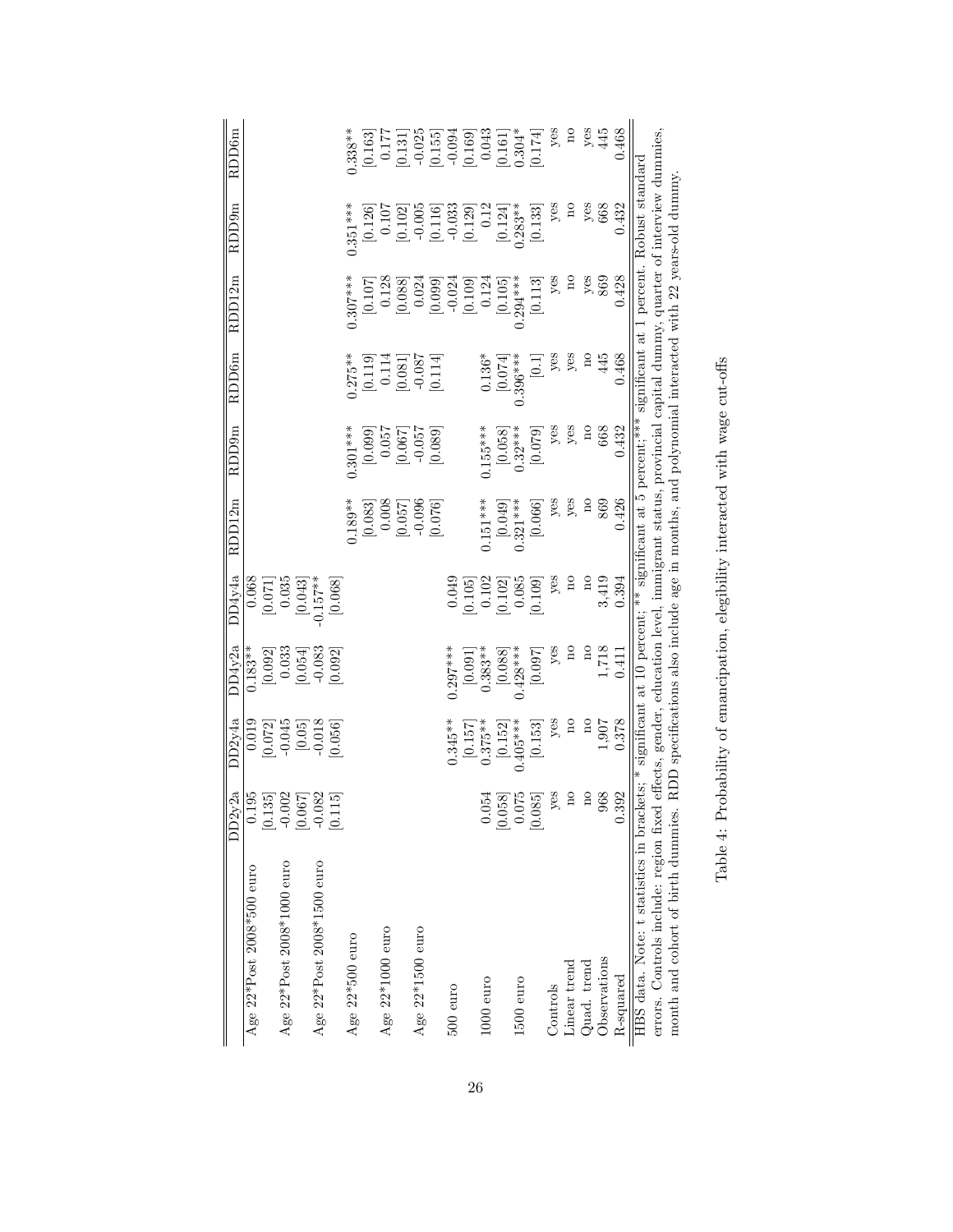|                                                        | DD2y2a      | DD2y4a                  | DD4y2a                                                                                              | DD4y4a                | RDD12m                                                  | RDD9m                              | RDD <sub>6m</sub>                                      | RDD3m                                                             | RDD12m                                                  | RDD9m                                                   | RDD <sub>6m</sub>                                                    | RDD3m                                                             |
|--------------------------------------------------------|-------------|-------------------------|-----------------------------------------------------------------------------------------------------|-----------------------|---------------------------------------------------------|------------------------------------|--------------------------------------------------------|-------------------------------------------------------------------|---------------------------------------------------------|---------------------------------------------------------|----------------------------------------------------------------------|-------------------------------------------------------------------|
| Age 22*Post 2008*High                                  | $0.026*$    | $0.022**$               | 0.015                                                                                               | $0.014***$            |                                                         |                                    |                                                        |                                                                   |                                                         |                                                         |                                                                      |                                                                   |
|                                                        | [0.014]     | [0.010]                 | [0.010]                                                                                             | [0.007]               |                                                         |                                    |                                                        |                                                                   |                                                         |                                                         |                                                                      |                                                                   |
| Age 22*High                                            |             |                         |                                                                                                     |                       | $4**020**$                                              | $0.018**$                          |                                                        |                                                                   | $0.021***$                                              | $0.017*$                                                |                                                                      |                                                                   |
|                                                        |             |                         |                                                                                                     |                       |                                                         |                                    |                                                        |                                                                   |                                                         |                                                         |                                                                      |                                                                   |
| High rental price                                      | $-0.074***$ | $-0.090**$              | $0.061***$                                                                                          | $0.057***$            |                                                         |                                    |                                                        |                                                                   |                                                         |                                                         |                                                                      |                                                                   |
|                                                        | [0.026]     | [0.019]                 | $\left[ 0.017\right]$                                                                               | $\left[ 0.011\right]$ | $\begin{bmatrix} 0.007 \\ 5.000 \\ 0.018 \end{bmatrix}$ | $[0.009]$<br>$0.061*$<br>$[0.034]$ | $\begin{array}{c} 0.011 \\ 0.057 \\ 0.041 \end{array}$ | $\begin{array}{c} 0.005 \\ 0.014] \\ 0.002 \\ 0.050] \end{array}$ | $\begin{bmatrix} 0.008 \\ 0.018 \\ 0.030 \end{bmatrix}$ | $\begin{array}{c} 0.009 \\ 0.061* \\ 0.034 \end{array}$ | $\begin{array}{c} 0.009 \\ 0.011] \\ 0.057 \\ 0.041] \\ \end{array}$ | $\begin{array}{c} 0.006 \\ -0.014 \\ -0.050 \\ 0.050 \end{array}$ |
| Controls                                               | yes         | yes                     | $y$ es                                                                                              | yes                   | yes                                                     | yes                                | $y$ es                                                 | yes                                                               | yes                                                     | yes                                                     | yes                                                                  | yes                                                               |
| Linear trend                                           |             | $\overline{\mathbf{n}}$ |                                                                                                     |                       | yes                                                     | yes                                | yes                                                    | yes                                                               |                                                         |                                                         |                                                                      | $\frac{1}{2}$                                                     |
| Quad trend                                             |             | $\overline{a}$          |                                                                                                     |                       |                                                         | $\frac{1}{2}$                      |                                                        |                                                                   | yes                                                     |                                                         | yes                                                                  |                                                                   |
| Observations                                           | 27,915      | 55,052                  | 55,094                                                                                              | 108,937               | 28,376                                                  | 21,558                             | 14,644                                                 | 7,838                                                             | 28,376                                                  | yes<br>21,558                                           | 14,644                                                               | yes<br>7,838<br>157                                               |
| R-squared                                              | 1.176       | 177                     | 0.166                                                                                               | 0.171                 | 0.165                                                   | 0.161                              | 0.154                                                  | 157                                                               | 0.165                                                   | 0.161                                                   | 0.154                                                                |                                                                   |
| LFS data. Note: t statistics in brackets; * significa: |             |                         | nt at 10 percent; ** significant at 5 percent; *** significant at 1 percent. Robust standard errors |                       |                                                         |                                    |                                                        |                                                                   |                                                         |                                                         |                                                                      |                                                                   |
| Controls include: province fixed effects, gender, ed   |             |                         | ucational level dummies, immigrant status, quarter of interview, month and cohort of birth dummies  |                       |                                                         |                                    |                                                        |                                                                   |                                                         |                                                         |                                                                      |                                                                   |
| RDD specifications also include age in months, and     |             |                         | polynomial interacted with 22 years-old dummy.                                                      |                       |                                                         |                                    |                                                        |                                                                   |                                                         |                                                         |                                                                      |                                                                   |

Table 5: Probability of emancipation, elegibility interacted with higher than average Spanish rental price Table 5: Probability of emancipation, elegibility interacted with higher than average Spanish rental price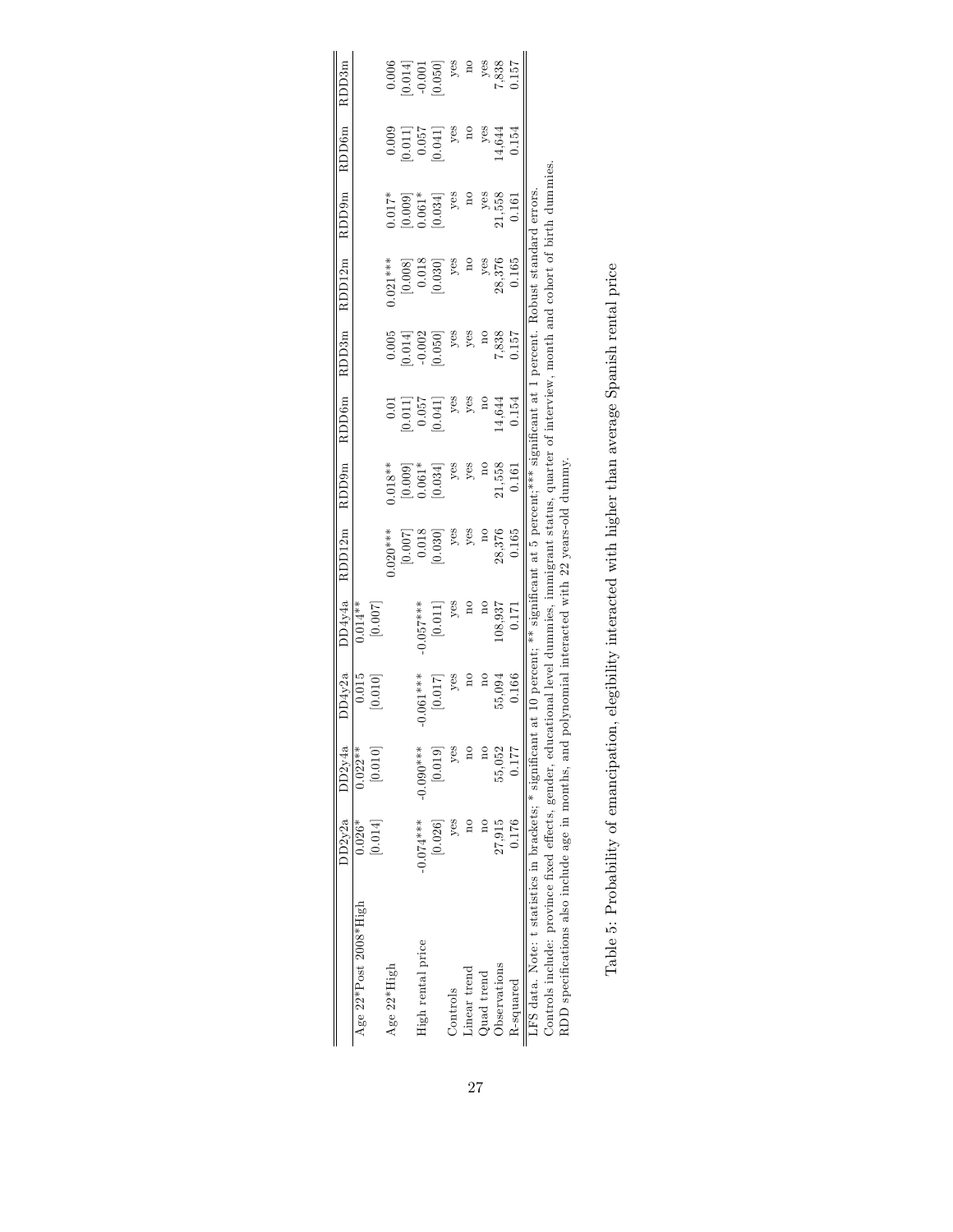|                                                  |         | $DD2y2a$ $DD2y4a$ | O4v2a   | JD4v4a     | $\overline{\mathrm{RDD}}12\mathrm{m}$                                                                    | RDD9m      | $\overline{\text{RDD}}$ 6m |           | RDD3m RDD12m RDD9m |           | <b>RDD6m</b>  | RDD3m                 |
|--------------------------------------------------|---------|-------------------|---------|------------|----------------------------------------------------------------------------------------------------------|------------|----------------------------|-----------|--------------------|-----------|---------------|-----------------------|
| Age $22*Post$ 2008 0.024***                      |         | $0.017***$        | $17***$ | $0.012***$ |                                                                                                          |            |                            |           |                    |           |               |                       |
|                                                  | [0.006] | [0.005]           |         | [0.004]    |                                                                                                          |            |                            |           |                    |           |               |                       |
| Age 22                                           |         |                   |         |            | $0.013**$                                                                                                | $0.012***$ |                            | $0.018**$ | $0.014*$           | $0.016**$ | $0.019**$     | $0.019**$             |
|                                                  |         |                   |         |            | $[0.005]$                                                                                                | [0.006]    | $0.013*$<br>[0.007]        | [0.009]   | [700.0]            | $[0.008]$ | [0.009]       | [0.009]               |
| Controls                                         | yes     | yes               | yes     |            | yes                                                                                                      | yes        | yes                        |           |                    |           | yes           | yes                   |
| inear trend                                      |         |                   |         |            |                                                                                                          |            | yes                        | yes       |                    |           |               |                       |
| $Q$ uad. trend                                   |         |                   |         |            |                                                                                                          |            |                            |           | yes                |           |               |                       |
| <b>Observations</b>                              | 28.185  | 55,562            | 55,613  | .09,944    | 28,656                                                                                                   | 21,774     | 14,791                     | 7,914     | 28,656             | 7774      | 14,791<br>197 | yes<br>7,914<br>0.125 |
| R-squared                                        | 0.128   | 0.136             | 0.125   | 0.135      | 0.128                                                                                                    | 0.129      | 0.122                      | 1.125     | 0.128              | 0.129     | 0.122         |                       |
| LFS data. Note: t statistics in brackets; * sign |         |                   |         |            | ificant at 10 percent; ** significant at 5 percent; *** significant at 1 percent. Robust standard errors |            |                            |           |                    |           |               |                       |
| Controls include: province fixed effects, gender |         |                   |         |            | educational level dummies, immigrant status, quarter of interview, month and cohort of birth dummies     |            |                            |           |                    |           |               |                       |
| RDD specifications also include age in months    |         |                   |         |            | and polynomial interacted with 22 years-old dummy.                                                       |            |                            |           |                    |           |               |                       |

| Í<br>l<br>ł.                                     |
|--------------------------------------------------|
| í                                                |
| 1<br>l<br>I<br>j<br>۱<br>l<br>$\frac{1}{4}$<br>í |
| $\ddot{\zeta}$                                   |
| Ì<br>ļ<br>ś<br>í<br>i<br>í<br>J<br>J<br>l<br>I   |
|                                                  |
| l<br>ł                                           |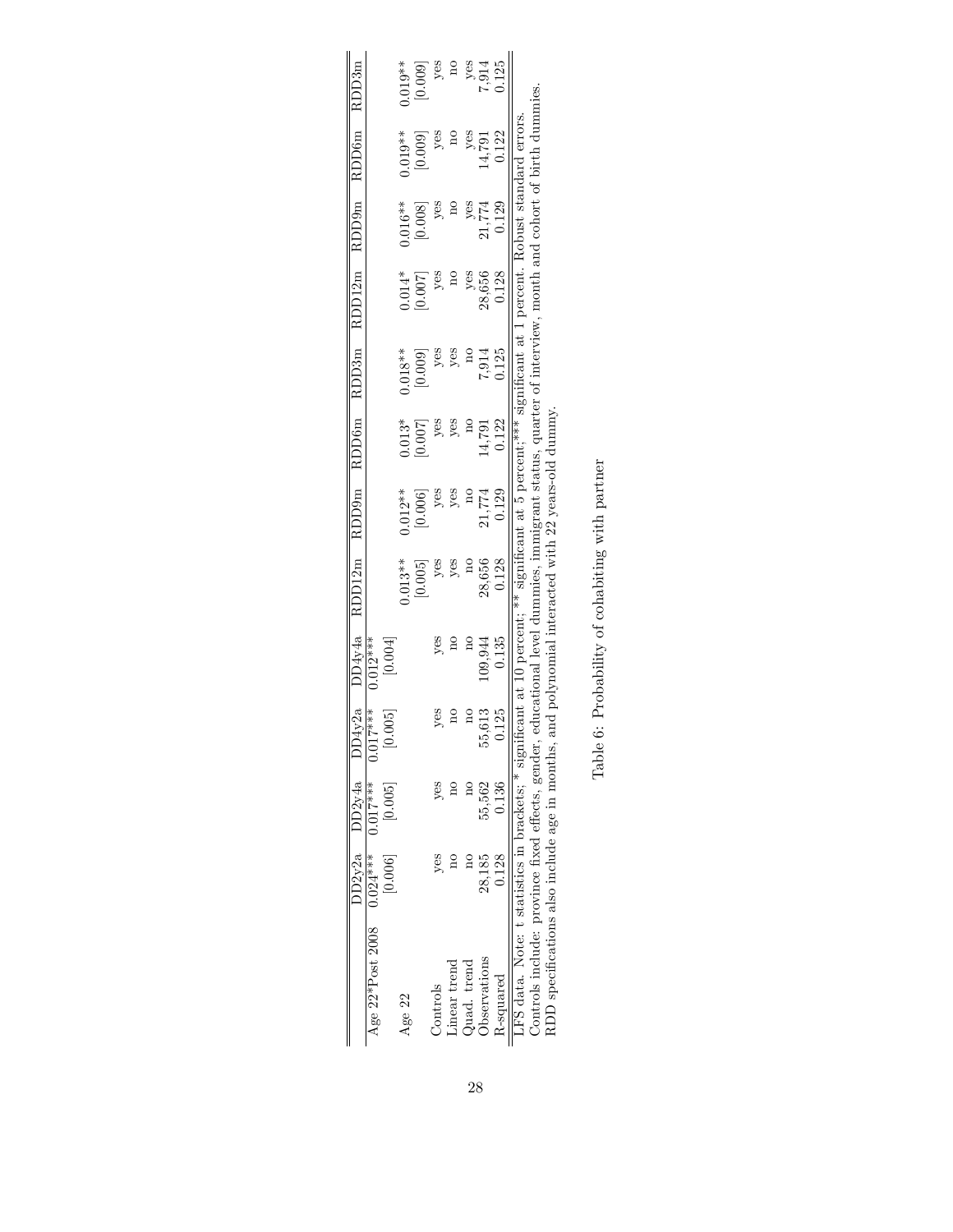|                                                                                                                                                    | DD2y2a                                                                                          | DD <sub>2v4a</sub>  | DD4v2a                                        | DD4v4a                                                 | RDD12m                      | RDD9m                                                                      | <b>RDD6m</b>                                             | RDD12m                                                                                                | RDD9m                                                               | RDD <sub>6m</sub>                                                                                                                                                                                                                                                                                                                     |
|----------------------------------------------------------------------------------------------------------------------------------------------------|-------------------------------------------------------------------------------------------------|---------------------|-----------------------------------------------|--------------------------------------------------------|-----------------------------|----------------------------------------------------------------------------|----------------------------------------------------------|-------------------------------------------------------------------------------------------------------|---------------------------------------------------------------------|---------------------------------------------------------------------------------------------------------------------------------------------------------------------------------------------------------------------------------------------------------------------------------------------------------------------------------------|
| Age 22*Post 2008*500 euro                                                                                                                          |                                                                                                 | 0.031               | $0.152**$                                     |                                                        |                             |                                                                            |                                                          |                                                                                                       |                                                                     |                                                                                                                                                                                                                                                                                                                                       |
|                                                                                                                                                    | $\begin{bmatrix} 0.17 \\ 0.106 \\ 0.106 \\ 0.076^{*} \\ 0.010 \\ 0.04 \\ 0.09 \\ \end{bmatrix}$ | 0.056               | [0.075]                                       | $0.075$<br>0.054]                                      |                             |                                                                            |                                                          |                                                                                                       |                                                                     |                                                                                                                                                                                                                                                                                                                                       |
| Age $22*Post$ 2008*1000 euro                                                                                                                       |                                                                                                 | $-0.039$            | $-0.045$                                      |                                                        |                             |                                                                            |                                                          |                                                                                                       |                                                                     |                                                                                                                                                                                                                                                                                                                                       |
|                                                                                                                                                    |                                                                                                 | 0.033]              |                                               | $-0.01$<br>$[0.03]$<br>$0.054$                         |                             |                                                                            |                                                          |                                                                                                       |                                                                     |                                                                                                                                                                                                                                                                                                                                       |
| Age $22*Post$ 2008*1500 euro                                                                                                                       |                                                                                                 | $-0.006$            | $\begin{bmatrix} 0.035 \\ 1.32 \end{bmatrix}$ |                                                        |                             |                                                                            |                                                          |                                                                                                       |                                                                     |                                                                                                                                                                                                                                                                                                                                       |
|                                                                                                                                                    |                                                                                                 | 0.042]              | 0.074                                         | 0.053]                                                 |                             |                                                                            |                                                          |                                                                                                       |                                                                     |                                                                                                                                                                                                                                                                                                                                       |
| Age $22*500$ euro                                                                                                                                  |                                                                                                 |                     |                                               |                                                        | $0.158***$                  | $0.232***$                                                                 | $0.307***$                                               | $0.201***$                                                                                            | $0.291***$                                                          | $0.273***$                                                                                                                                                                                                                                                                                                                            |
|                                                                                                                                                    |                                                                                                 |                     |                                               |                                                        | [0.057]                     |                                                                            | [0.084]                                                  | [0.069]                                                                                               | [0.081]                                                             | $\begin{bmatrix} 0.103 \\ 0.013 \end{bmatrix}$                                                                                                                                                                                                                                                                                        |
| Age $22*1000$ euro                                                                                                                                 |                                                                                                 |                     |                                               |                                                        | $-0.017$                    |                                                                            | 0.044                                                    | 0.025                                                                                                 | 0.047                                                               |                                                                                                                                                                                                                                                                                                                                       |
|                                                                                                                                                    |                                                                                                 |                     |                                               |                                                        | $\left[ 0.034\right] 0.043$ | $\begin{array}{c} [0.069] \\ -0.009 \\ \hline [0.04] \\ 0.019 \end{array}$ |                                                          | 0.052]                                                                                                |                                                                     |                                                                                                                                                                                                                                                                                                                                       |
| Age $22*1500$ euro                                                                                                                                 |                                                                                                 |                     |                                               |                                                        |                             |                                                                            |                                                          | 0.083                                                                                                 | $[0.06]$<br>$0.078$                                                 |                                                                                                                                                                                                                                                                                                                                       |
|                                                                                                                                                    |                                                                                                 |                     |                                               |                                                        | [0.059]                     | 0.067                                                                      | $\begin{bmatrix} 0.039 \\ -0.005 \\ 0.079 \end{bmatrix}$ | $\begin{array}{c} [0.065] \\ -0.096 \\ 0.066] \\ 0.013 \end{array}$                                   | $\begin{array}{c} [0.072] \\ -0.081 \\ 0.079] \\ 0.051 \end{array}$ | $\begin{bmatrix} 6 & 0 & 0 \\ 1 & 0 & 0 \\ 0 & 0 & 0 \\ 0 & 0 & 0 \\ 0 & 0 & 0 \\ 0 & 0 & 0 \\ 0 & 0 & 0 \\ 0 & 0 & 0 \\ 0 & 0 & 0 \\ 0 & 0 & 0 \\ 0 & 0 & 0 \\ 0 & 0 & 0 \\ 0 & 0 & 0 \\ 0 & 0 & 0 \\ 0 & 0 & 0 \\ 0 & 0 & 0 \\ 0 & 0 & 0 \\ 0 & 0 & 0 \\ 0 & 0 & 0 \\ 0 & 0 & 0 \\ 0 & 0 & 0 \\ 0 & 0 & 0 \\ 0 & 0 & 0 \\ 0 & 0 & $ |
| $500$ euro                                                                                                                                         |                                                                                                 | 0.162               | $0.218***$                                    | 0.001                                                  |                             |                                                                            |                                                          |                                                                                                       |                                                                     |                                                                                                                                                                                                                                                                                                                                       |
|                                                                                                                                                    |                                                                                                 | 0.106               | $[0.07]$<br>0.211***                          |                                                        |                             |                                                                            |                                                          |                                                                                                       |                                                                     |                                                                                                                                                                                                                                                                                                                                       |
| $1000$ euro                                                                                                                                        | $-0.035$                                                                                        | 0.156               |                                               | $0.076$ ]<br>-0.005                                    | $0.111***$                  | $0.133***$                                                                 | $0.13***$                                                |                                                                                                       |                                                                     |                                                                                                                                                                                                                                                                                                                                       |
|                                                                                                                                                    |                                                                                                 | $0.103$<br>$0.189*$ | $[0.065]$<br>$0.33***$                        | $\begin{bmatrix} 0.075 \\ 0.078 \end{bmatrix}$         | $[0.027]$<br>0.173***       | $[0.032]$<br>$0.23$ ***                                                    | $[0.042]$<br>$0.301***$                                  | $\begin{array}{c} 0.066 \\ 0.075 \end{array}$                                                         | $\begin{array}{c} 0.082 \\ 0.14 \\ 0.089 \end{array}$               | $[0.095]$<br>.273***                                                                                                                                                                                                                                                                                                                  |
| 1500 euro                                                                                                                                          |                                                                                                 |                     |                                               |                                                        |                             |                                                                            |                                                          |                                                                                                       |                                                                     |                                                                                                                                                                                                                                                                                                                                       |
|                                                                                                                                                    | $\begin{bmatrix} 0.038 \\ 0.075 \\ 0.062 \\ \end{bmatrix}$                                      | 0.104]              | [0.079]                                       | $\begin{array}{c} 0.082 \\ 3,419 \\ 0.195 \end{array}$ | [0.044]                     | [0.053]                                                                    | [0.073]                                                  | 0.072]                                                                                                |                                                                     | [0.103]                                                                                                                                                                                                                                                                                                                               |
| Observations                                                                                                                                       |                                                                                                 | $1.907$             | $1,718$<br>$0.221$                            |                                                        | 869                         | 668                                                                        | 445                                                      | 869                                                                                                   | 668                                                                 | 445                                                                                                                                                                                                                                                                                                                                   |
| R-squared                                                                                                                                          | 0.19                                                                                            | 0.176               |                                               |                                                        | 0.242                       | 0.268                                                                      | 0.257                                                    | 0.25                                                                                                  | 0.269                                                               | 0.258                                                                                                                                                                                                                                                                                                                                 |
| HBS data. Note: t statistics in brackets; * significant at 10 percent; ** significant at 5 percent; *** significant at 1 percent. Robust standard  |                                                                                                 |                     |                                               |                                                        |                             |                                                                            |                                                          |                                                                                                       |                                                                     |                                                                                                                                                                                                                                                                                                                                       |
| errors. Controls include: region fixed effects, gender, education level, immigrant status, provincial capital dummy, quarter of interview dummies, |                                                                                                 |                     |                                               |                                                        |                             |                                                                            |                                                          |                                                                                                       |                                                                     |                                                                                                                                                                                                                                                                                                                                       |
| month and cohort of birth dummies.                                                                                                                 |                                                                                                 |                     |                                               |                                                        |                             |                                                                            |                                                          | RDD specifications also include age in months, and polynomial interacted with the 22 years-old dummy. |                                                                     |                                                                                                                                                                                                                                                                                                                                       |

| Î                                                                                                                                                                                                                                        |
|------------------------------------------------------------------------------------------------------------------------------------------------------------------------------------------------------------------------------------------|
|                                                                                                                                                                                                                                          |
| ֦֧֦֦֦֦֦֦֖֪֦֪֦֧֧֪֦֧֧֚֚֚֚֚֝֝֝֬֝֝֬֝֝֬֝֓֝֓֝֬֝֝֬֝֬֝                                                                                                                                                                                           |
| į                                                                                                                                                                                                                                        |
| :<br>:<br>:<br>:<br>$\frac{1}{2}$<br>֚֚֡                                                                                                                                                                                                 |
| the other color batter of one batter in the condense of condense of the color of other of the color of our color<br>֧֧֧֧֧֧֧֦֧֧֦֧֧֧֛֪ׅ֧֧֧֧֧֧֧֚֚֚֚֚֚֚֚֚֚֚֚֚֡֕֓֕֓֓֡֓֓֕֓֕֓֡֬֝֓֓֝֬֝֬֝֬֝֬֝֓֓֓֓֓֓֬֝֬֝֬֝֬֬֬֝֬<br>.<br>.<br>.<br>.<br>.<br>.<br>. |
|                                                                                                                                                                                                                                          |
| :<br>:<br>:<br>.<br>f                                                                                                                                                                                                                    |
| $\overline{a}$                                                                                                                                                                                                                           |
| ֧֧֧֧֦֧֦֧֧֓֓֝֝֟֓֓֝֬֟֓֓֓֓֝֬֓֓֝֓֓<br>֧֧֧֧֖֧֖֧֧֧֧֦֧֚֚֝֩֩֝֬֓֝֬֝֬֓֓֝֬֓֓֝֬֝֬֓<br>֧֧֧֧֖֖֧֖֖֖֖֖֖֖֖֖֖֧֧֖֚֚֚֚֚֚֚֚֚֚֚֚֚֚֝֩֩֬֝֬֝֝֬<br>i                                                                                                               |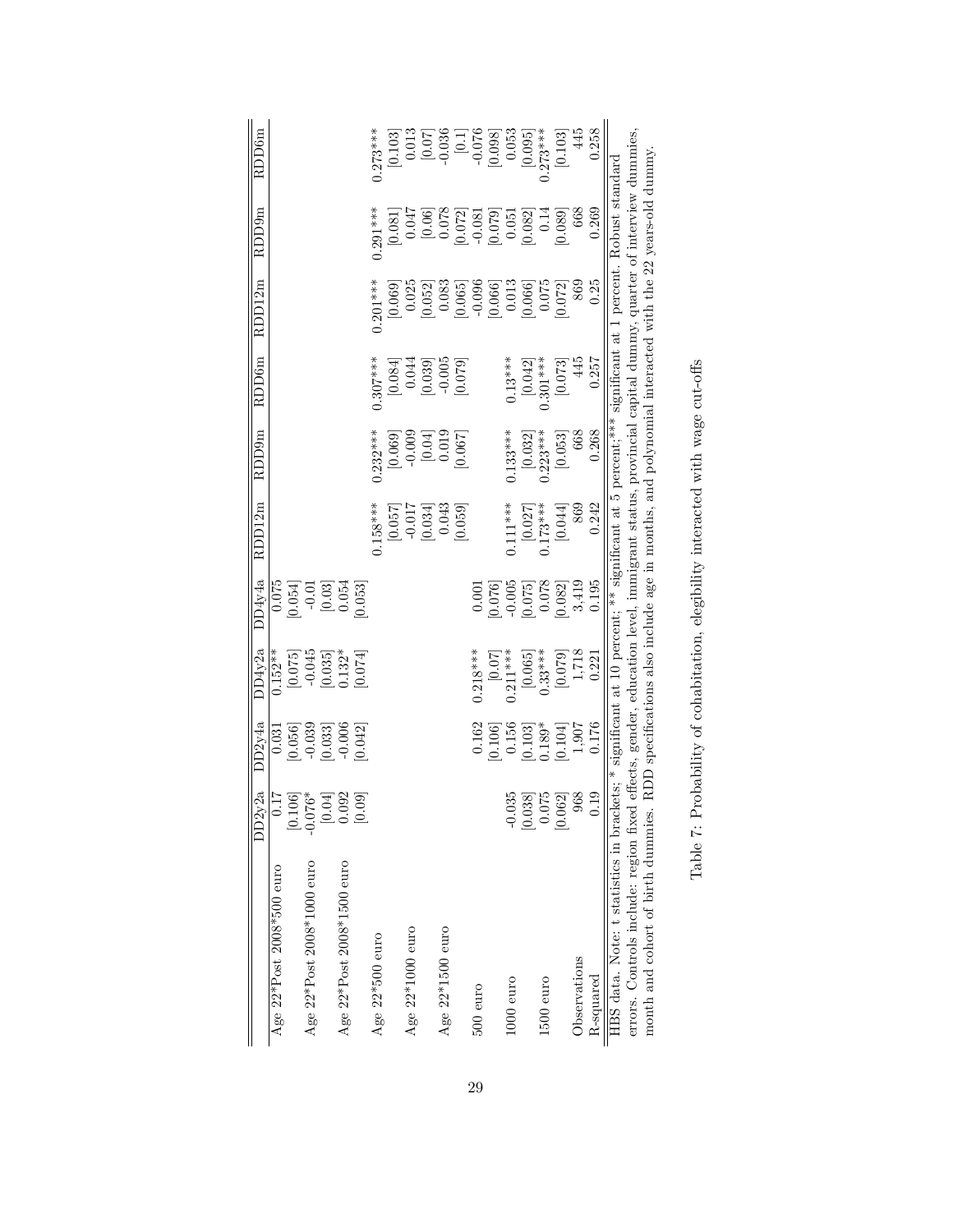|                                                                                                                                                          | DD2v2a     | DD2v4a         | DD4v2a           | DD4y4a    | RDD12m                                          | RDD9m                 | RDD6m                 | RDD3m                  | RDD12m                | RDD9m                 | RDD <sub>6m</sub>                    | RDD3m                  |
|----------------------------------------------------------------------------------------------------------------------------------------------------------|------------|----------------|------------------|-----------|-------------------------------------------------|-----------------------|-----------------------|------------------------|-----------------------|-----------------------|--------------------------------------|------------------------|
| Age $22*Post$ 2008*High                                                                                                                                  | $0.031***$ | $0.024***$     | $0.016**$        | $0.012**$ |                                                 |                       |                       |                        |                       |                       |                                      |                        |
|                                                                                                                                                          | $[0.011]$  | [0.008]        | 0.008]           | [0.006]   |                                                 |                       |                       |                        |                       |                       |                                      |                        |
| Age 22*High                                                                                                                                              |            |                |                  |           | $0.013**$                                       | $0.013*$              | 0.013                 | 0.012                  | $0.012**$             | $0.013*$              | 0.014                                | 0.012                  |
|                                                                                                                                                          |            |                |                  |           | $[0.006]$<br>0.095***                           | $[0.007]$<br>0.128*** | $[0.008]$<br>0.104*** | $[0.011]$<br>$0.069**$ | $[0.006]$<br>0.096*** | $[0.007]$<br>0.128*** |                                      |                        |
| High rental price                                                                                                                                        | $-0.01$    | $-0.041***$    |                  |           |                                                 |                       |                       |                        |                       |                       |                                      | $[0.011]$<br>$0.070**$ |
|                                                                                                                                                          | [0.017]    | [0.013]        | $-0.013$ [0.012] | [6000]    | $\left[0.026\right]$                            | $\left[ 0.030\right]$ | $\left[ 0.039\right]$ | [0.034]                | $\left[ 0.026\right]$ | $\left[ 0.030\right]$ | $[0.009]$<br>$0.104***$<br>$[0.039]$ | [0.034]                |
| Controls                                                                                                                                                 | yes        | yes            | yes              | yes       | yes                                             | yes                   | yes                   | yes                    | yes                   | yes                   | yes                                  | yes                    |
| Linear trend                                                                                                                                             |            | $\overline{a}$ |                  |           | yes                                             | yes                   | yes                   | yes                    |                       |                       |                                      | $\frac{1}{2}$          |
| Quad trend                                                                                                                                               |            | $\frac{1}{2}$  |                  |           |                                                 |                       |                       |                        | yes                   | yes                   | yes                                  |                        |
| Observations                                                                                                                                             | 27,915     | 55,052         | 55,094           | 108,937   | 28,376                                          | 21,558                | $-4.644$              | 7,838                  | 28,376                | 21,558                | 4,644                                | 7,838                  |
| R-squared                                                                                                                                                | 0.127      | 0.134          | 0.123            | 0.129     | 0.127                                           | 0.127                 | 0.12                  | 0.123                  | 1.27                  | 0.127                 | 0.12                                 | 0.123                  |
| LFS data. Note: t statistics in brackets; * significant at 10 percent; ** significant at 5 percent; *** significant at 1 percent. Robust standard errors |            |                |                  |           |                                                 |                       |                       |                        |                       |                       |                                      |                        |
| Controls include: province fixed effects, gender, educational level dummies, immigrant status, quarter of interview, month and cohort of birth dummies   |            |                |                  |           |                                                 |                       |                       |                        |                       |                       |                                      |                        |
| RDD specifications also include age in months, an                                                                                                        |            |                |                  |           | d polynomial interacted with 22 years-old dummy |                       |                       |                        |                       |                       |                                      |                        |

Table 8: Probability of cohabiting, elegibility interacted with higher than average Spanish rental price Table 8: Probability of cohabiting, elegibility interacted with higher than average Spanish rental price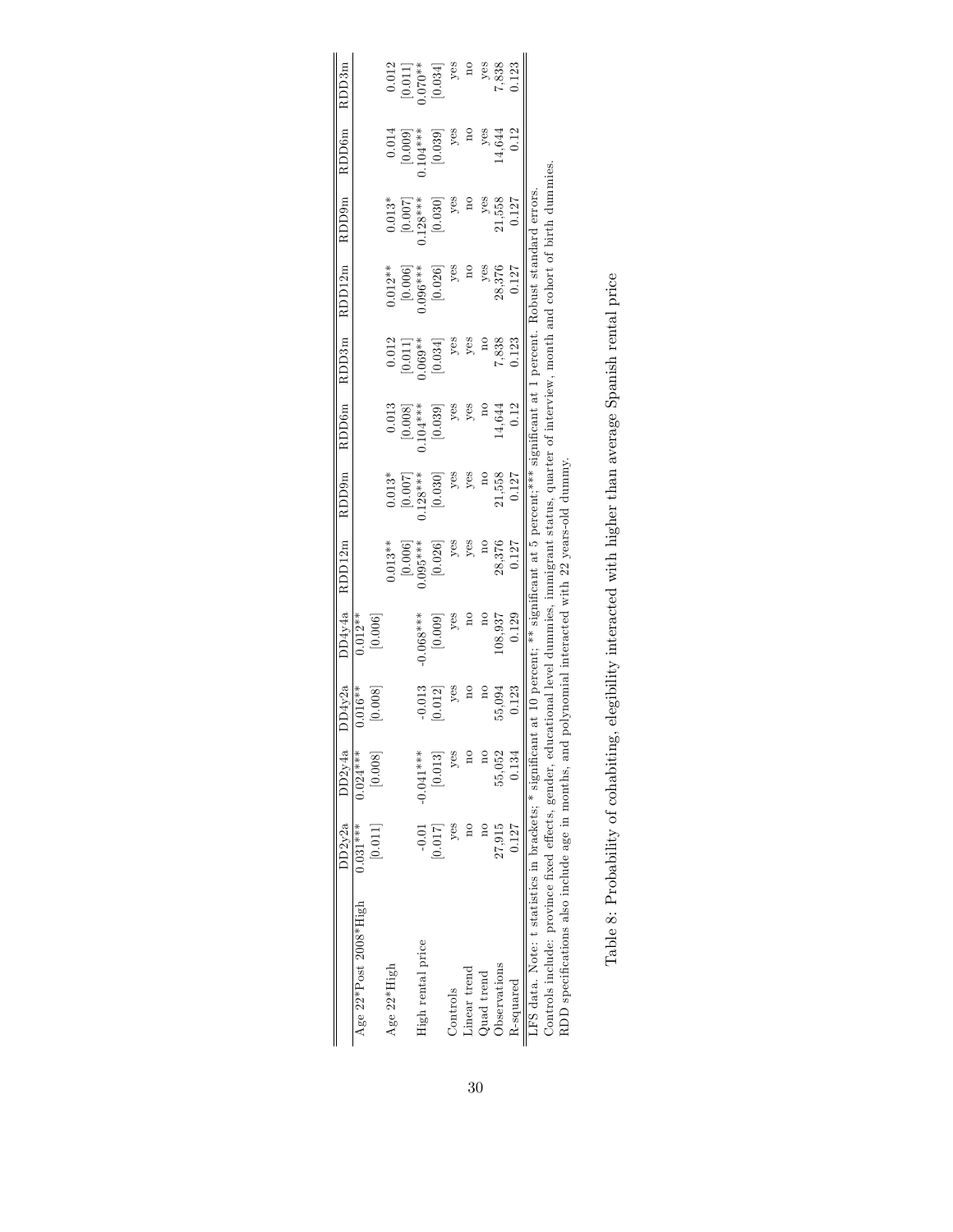|                                                                                    | DD2y2a         |                | $DD2v4a$ $DD4v2a$       |               | DD4y4a RDD12m RDD12m |               |
|------------------------------------------------------------------------------------|----------------|----------------|-------------------------|---------------|----------------------|---------------|
| Age 22*Post 2008                                                                   | $0.081**$      | $0.056**$      | $0.054*$                | $0.048**$     |                      |               |
|                                                                                    | [0.035]        | [0.027]        | [0.028]                 | [0.023]       |                      |               |
| Age 22                                                                             |                |                |                         |               | $0.049*$             | 0.044         |
|                                                                                    |                |                |                         |               | [0.030]              | [0.041]       |
| Controls                                                                           | yes            | yes            | yes                     | yes           | yes                  | yes           |
| Linear trend                                                                       | $\frac{1}{2}$  | $\frac{1}{2}$  | $\overline{\mathrm{m}}$ | $\frac{1}{2}$ | yes                  | $\frac{1}{2}$ |
| Quad. trend                                                                        | $\overline{a}$ | $\overline{a}$ | $\overline{a}$          | $\frac{1}{2}$ | $\mathbf{a}$         | yes           |
| Observations                                                                       | 2,990          | 6.050          | 5,668                   | 11,677        | 2,970                | 2,970         |
| R-squared                                                                          | 0.208          | 0.176          | 0.166                   | 0.156         | 0.189                | 0.19          |
| LFS data. Note: t statistics in brackets; * significant at 10 percent;             |                |                |                         |               |                      |               |
| ** significant at 5 percent; *** significant at 1 percent. Robust standard errors. |                |                |                         |               |                      |               |
| Controls include: province fixed effects, gender, educational level dummies,       |                |                |                         |               |                      |               |
| immigrant status, quarter of interview, month and cohort of birth dummies          |                |                |                         |               |                      |               |
| RDD specifications also include age in months, and polynomial interacted with      |                |                |                         |               |                      |               |
| 22 years-old dummy.                                                                |                |                |                         |               |                      |               |

Table 9: Probability of having children, conditional on being emancipated Table 9: Probability of having children, conditional on being emancipated